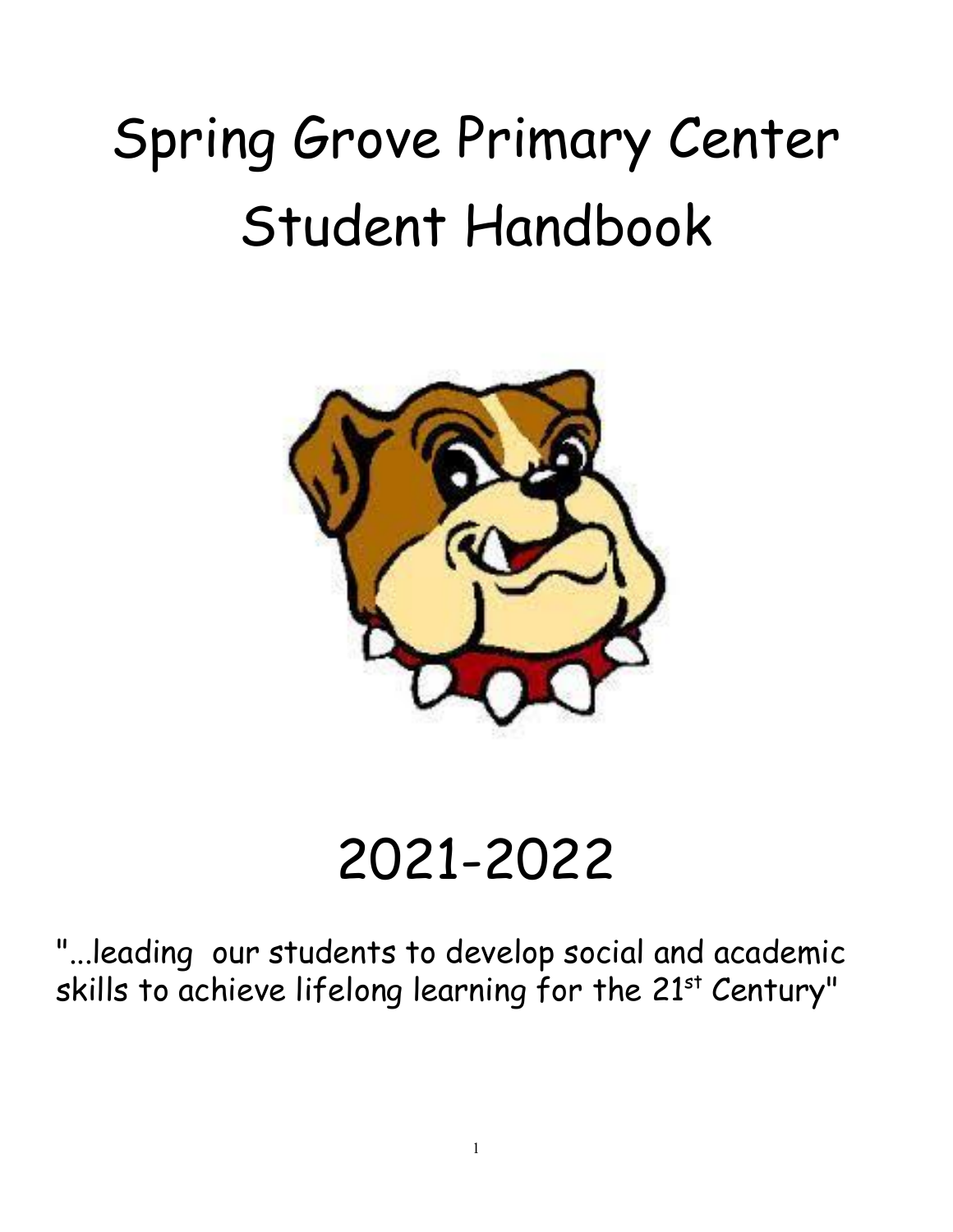

We are the mighty Bulldogs and we live by this code. We have **Passion** for learning and our community. We show **Respect** for ourselves, our family, our school, and our community. We act with **Integrity** toward ourselves and in our actions. We have **Discipline** in our actions and always strive for **Excellence**!

**PRIDE**---- *passion, respect, integrity, discipline, excellence.*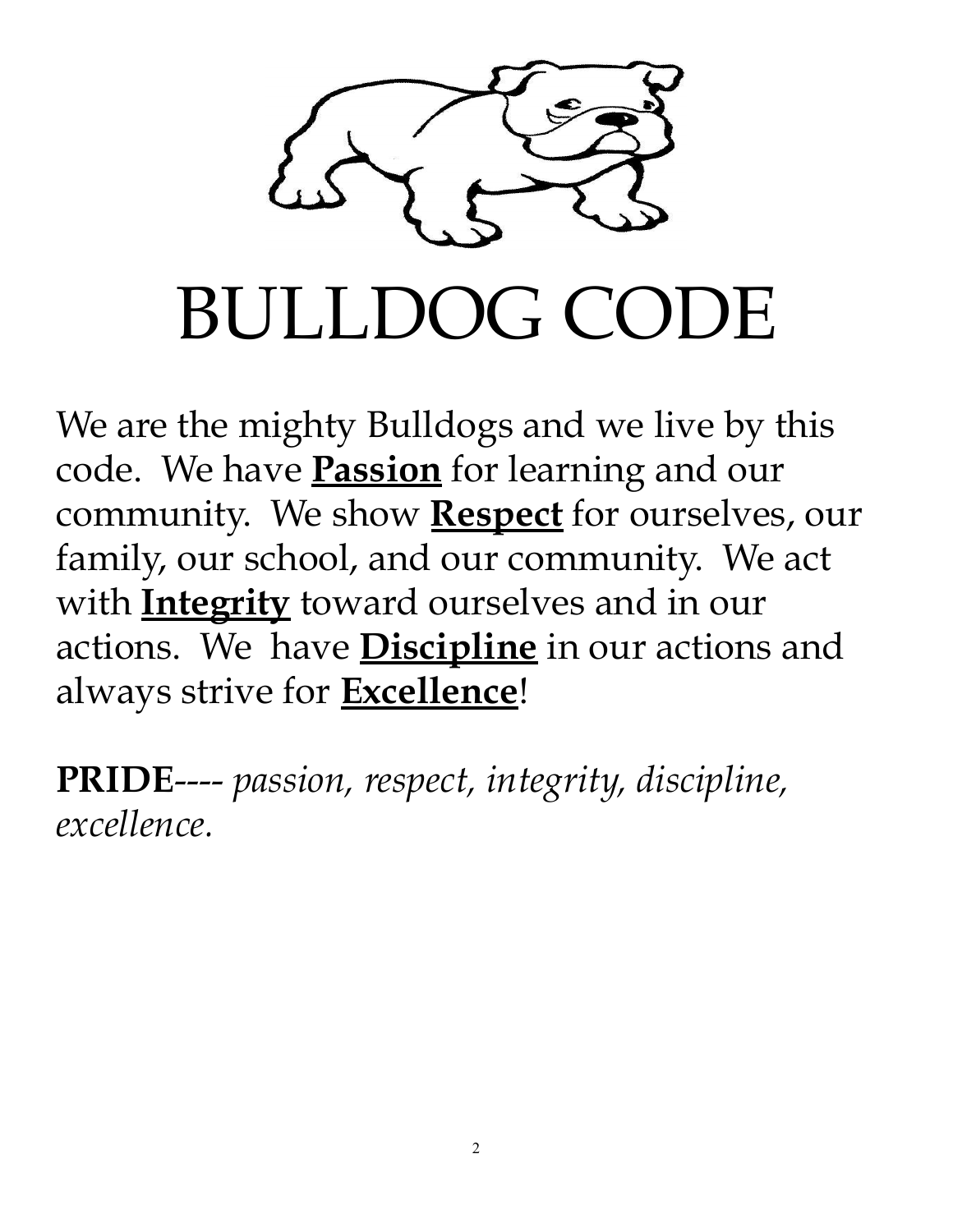### **TABLE OF CONTENTS**

| <b>BULLDOG CODE</b>                                                                    | 2      |
|----------------------------------------------------------------------------------------|--------|
| GALENA UNIFIED SCHOOL DISTRICT 499 PHONE NUMBERS ~ 783-4499                            | 5      |
| SPRING GROVE PRIMARY CENTER Staff                                                      | 5      |
| GALENA USD 499 MISSION STATEMENT                                                       | 6      |
| <b>BELIEF STATEMENTS</b>                                                               | 6      |
| SPRING GROVE PRIMARY CENTER MISSION STATEMENT                                          | 6      |
| GALENA USD 499 GOALS                                                                   | 6      |
| ATTENDANCE                                                                             | $\tau$ |
| <b>GENERAL SCHEDULE</b>                                                                | 9      |
| STUDENT CUSTODY                                                                        | 9      |
| VISITORS TO THE SCHOOL                                                                 | 9      |
| STUDENT SUPPLY LIST                                                                    | 10     |
| <b>DISCIPLINE PLAN</b>                                                                 | 11     |
| <b>BULLYING</b>                                                                        | 14     |
| STUDENT DROP OFF AND PICK UP/ARRIVAL AND DISMISSAL                                     | 14     |
| FIRE & TORNADO DRILL PROCEDURE                                                         | 15     |
| INTRUDER ON CAMPUS                                                                     | 15     |
| <b>SCHOOL PARTIES</b>                                                                  | 15     |
| KINDERGARTEN SNACKS                                                                    | 15     |
| BREAKFAST & LUNCH PRICES                                                               | 15     |
| PARENT/TEACHER CONFERENCES                                                             | 16     |
| PERSONAL PROPERTY                                                                      | 16     |
| <b>PETS</b>                                                                            | 16     |
| <b>SCHOOL WORK</b>                                                                     | 16     |
| EDUCATION INTERVENTIONS                                                                | 16     |
| FAMILY EDUCATIONAL RIGHTS AND PRIVACY ACT (FERPA) OF 1974                              | 17     |
| SPEECH SERVICES                                                                        | 18     |
| DRESS CODE                                                                             | 18     |
| RESPECT FOR PROPERTY                                                                   | 19     |
| TRANSFERS AND WITHDRAWALS                                                              | 19     |
| <b>TELEPHONE USE</b>                                                                   | 19     |
| <b>DISTRICT E-MAIL USE</b>                                                             | 19     |
| STUDENT POLICY - 1:1 IPAD ACCESS                                                       | 19     |
| GALENA UNIFIED SCHOOL DISTRICT 499 STUDENT GRADE K-8 ELECTRONIC ACCESS PERMISSION FORM |        |
|                                                                                        |        |
|                                                                                        |        |

[TEXTBOOKS/LIBRARY](#page-20-0) BOOKS 21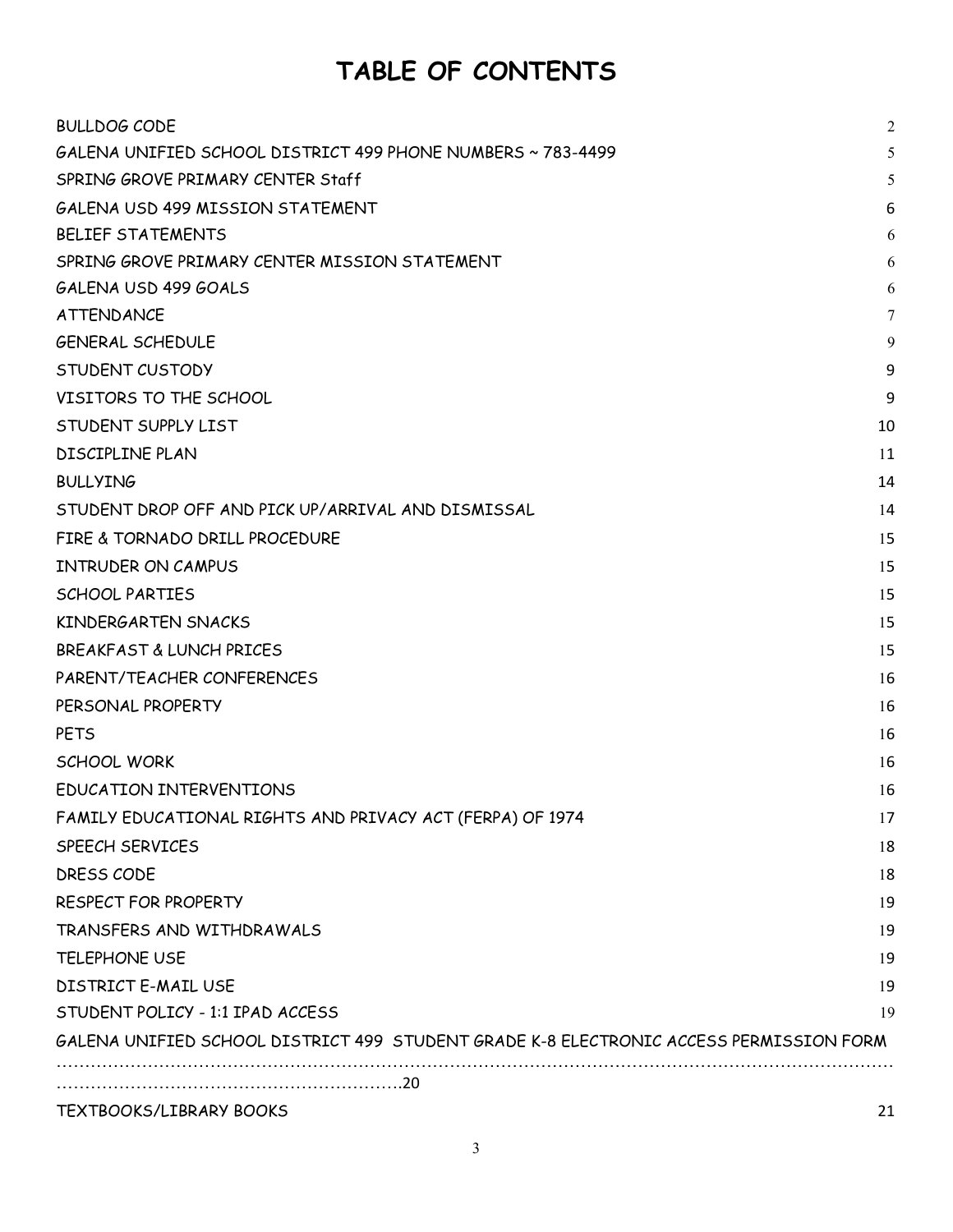| SCHOOL CLOSING/INCLEMENT WEATHER              | 22 |
|-----------------------------------------------|----|
| EMERGENCY DISMISSAL PROCEDURES                | 22 |
| EMERGENCY PROCEDURE AND STUDENT RELEASE FORMS | 22 |
| <b>HEAD LICE</b>                              | 23 |
| <b>IMMUNIZATIONS</b>                          | 23 |
| KINDERGARTEN HEALTH ASSESSMENT                | 23 |
| <b>ILLNESSES</b>                              | 23 |
| COMMUNICABLE DISEASES                         | 23 |
| STUDENTS EXCUSED FROM ACTIVITIES              | 23 |
| <b>MEDICATION</b>                             | 23 |
| DRUG EDUCATION                                | 24 |
| DRUG FREE SCHOOLS POLICY                      | 24 |
| PLAYGROUND RULES                              | 24 |
| <b>BUS RULES AND REGULATIONS</b>              | 24 |
| AFTER SCHOOL PROGRAM                          | 25 |
| SUMMER SCHOOL PROGRAM                         | 25 |
| KIDS WHO ARE DIFFERENT BY DIGBY WOLFE         | 26 |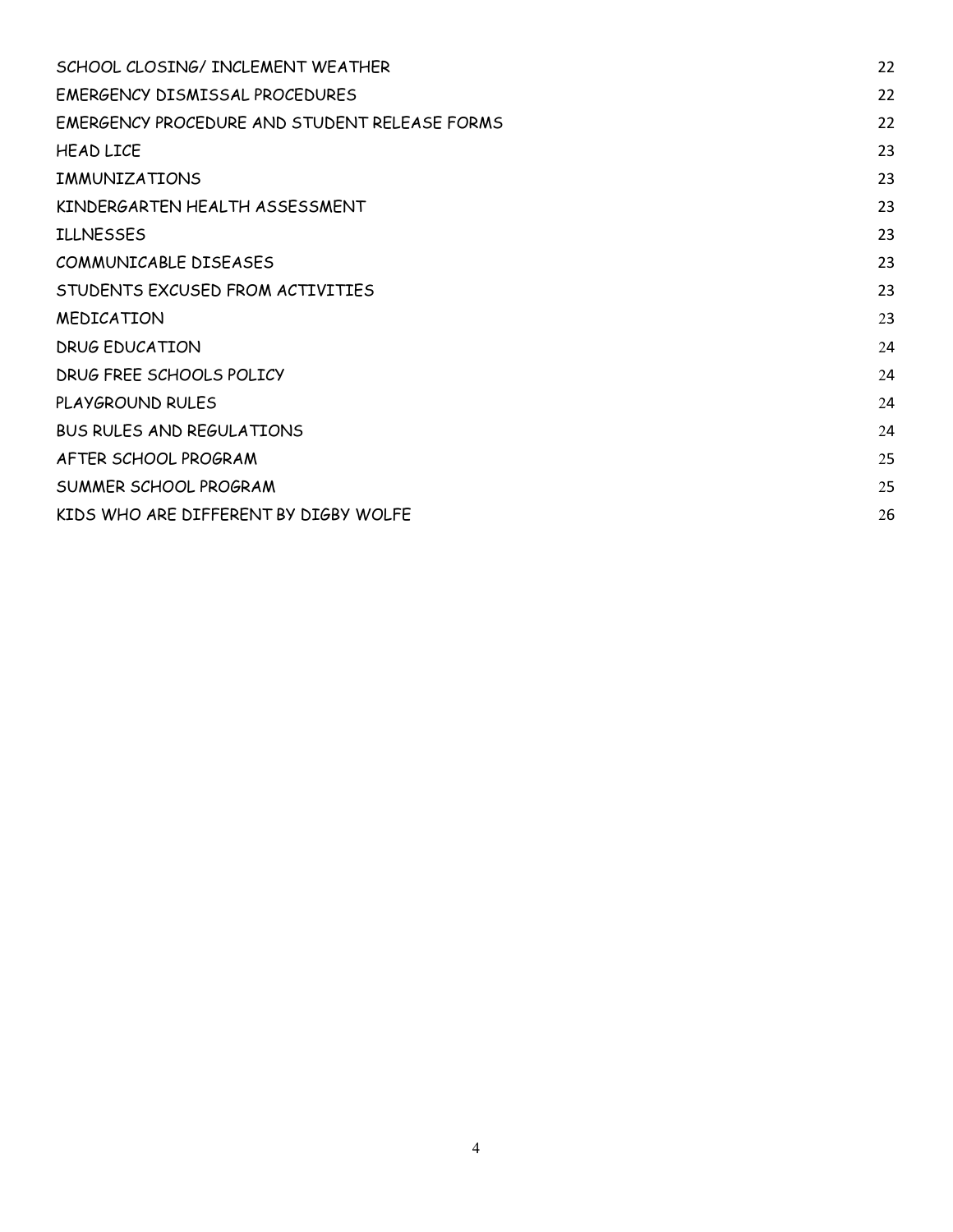#### **GALENA UNIFIED SCHOOL DISTRICT 499 PHONE NUMBERS ~ 783-4499**

- <span id="page-4-0"></span>Board Office ext. 1100<br>High School ext. 1400 High School Liberty Elementary **Ext. 1200** Liberty Middle School ext. 1300 Cornerstone ext. 1500 School Nurse ext. 1601 School Psychologist ext. 1609 Spring Grove **Ext. 2100** Liberty Library ext. 1600
- 

#### **SPRING GROVE PRIMARY CENTER Staff**

783-2555 & 783-2787

<span id="page-4-1"></span>

| Brad Price             | Principal                           |
|------------------------|-------------------------------------|
| Angie Brittle          | PreK ~ 620-783-5704                 |
| Ratava Moyer           | PreK - $ECSE \sim 620 - 783 - 5494$ |
| Kayleigh Boyes         | Kindergarten                        |
| Kimberly Hulsey        | Kindergarten                        |
| Shonda Potter          | Kindergarten                        |
| Robin Cawyer           | First Grade                         |
| Kerri Beier            | First Grade                         |
| Jacoby Martin          | First Grade                         |
| Shawna Henson          | Second Grade                        |
| Brianna Miller         | Second Grade                        |
| Danielle Murphy        | Second Grade                        |
| Deann Woodward         | Title 1                             |
| Tracy Cooper           | Speech Pathologist                  |
| Whitney Wright         | Music                               |
| Danielle Cruse         | Art                                 |
| Candy Henson - Para    | Library                             |
| Boone Blair - Para     | Lab                                 |
| Stephanie Melugin      | <b>Special Education</b>            |
| CHCSEK                 | <b>Nursing Services</b>             |
| Dana Dubry             | Counselor                           |
| Jennifer Hudson        | School Psychologist                 |
| Kay Lindsey            | Secretary                           |
| Kristi Clarkson        | Lunchroom Collector                 |
| <b>Rick Phipps</b>     | Custodian                           |
| Glen Newman            | Evening Custodian                   |
| <b>Kim Blevins</b>     | USD 499 Para                        |
| Sandra Evans           | USD 499 Para                        |
| Kathy Clemons          | USD 499 Para                        |
| <b>April Frazier</b>   | USD 499 Para                        |
| Cecilia Ballard        | <b>Interlocal Para</b>              |
| Stacy Tyndall          | <b>Interlocal Para</b>              |
| Cindy Sturgis          | <b>Interlocal Para</b>              |
| <b>Brittnee Julian</b> | <b>Interlocal Para</b>              |
| Linda LaNear           | <b>Interlocal Para</b>              |
| Amanda Black           | <b>Interlocal Para</b>              |
| Rhonda Porter          | <b>Interlocal Para</b>              |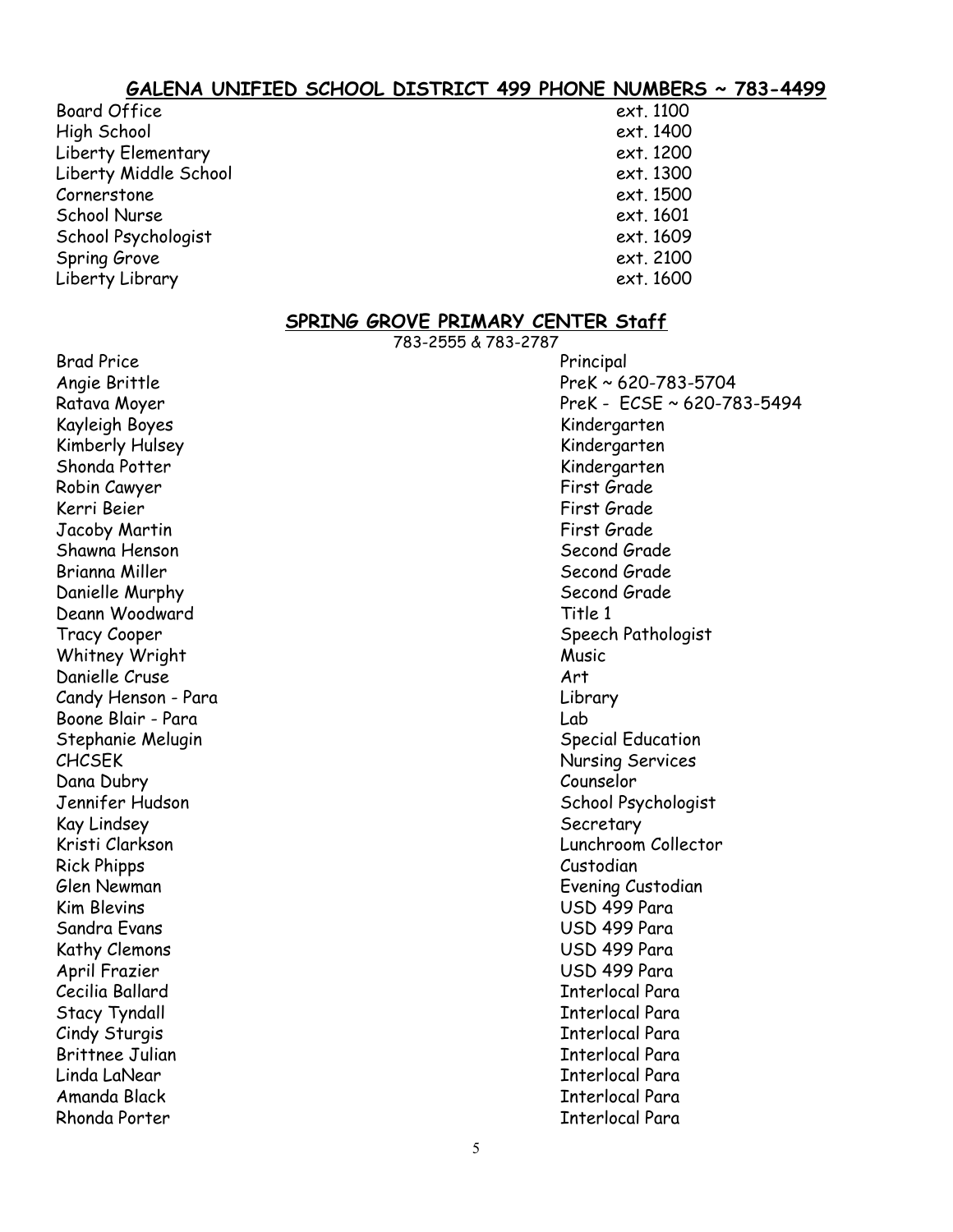#### **GALENA USD 499 MISSION STATEMENT**

<span id="page-5-0"></span>The Galena School District will provide a dynamic learning experience in a safe environment by challenging our students to embrace excellence, character, hard work, and knowledge as tools to prepare them for life in the 21st century.

#### **BELIEF STATEMENTS**

<span id="page-5-1"></span>We believe:

-Providing a safe, supportive learning and work environment is critical to student success. -The recruitment, retention and support of a highly qualified workforce is a priority.

-Schools should develop cooperative partnerships with parents, patrons, businesses and organizations in the community to ensure students develop the necessary skills to become productive citizens.

-High expectations promote academic achievement.

-Creativity and imagination should be recognized, respected and nurtured.

Integration of technology allows for further enhancement of creative and organizational skills that nurture the development of technology literate individuals.

#### **SPRING GROVE PRIMARY CENTER MISSION STATEMENT**

<span id="page-5-2"></span>At Spring Grove we encourage and lead our students to develop social and academic skills to achieve lifelong learning for the 21<sup>st</sup> Century.

Students will read and comprehend.

Students will develop skills to solve problems.

Students will show respect in thinking and reasoning in oral and written communication.

#### **GALENA USD 499 GOALS**

<span id="page-5-3"></span>**Curriculum** - Prepare students to become lifelong learners and productive citizens incorporating rigorous and relevant curriculum instruction that prepares them for college and career readiness.

**Professional Development** - Develop professionals to improve student learning by supporting programs that align with federal, state, and district reform initiatives that promote collegiality and collaboration, and improve instructional practices.

**Assessment** - Use students' data to diagnose skill levels, guide interventions, and identify reteaching opportunities that will aid in the mastery of skills.

**Technology** - Expand the integration of technology to support learning, teaching, and organizational needs of the district.

**Finance and Facilities** - Support the mission of the school district with the appropriate management of financial resources to provide a safe and healthy learning environment.

**Communication** - Build positive relationships with all stakeholders to broaden understanding and support of the educational process.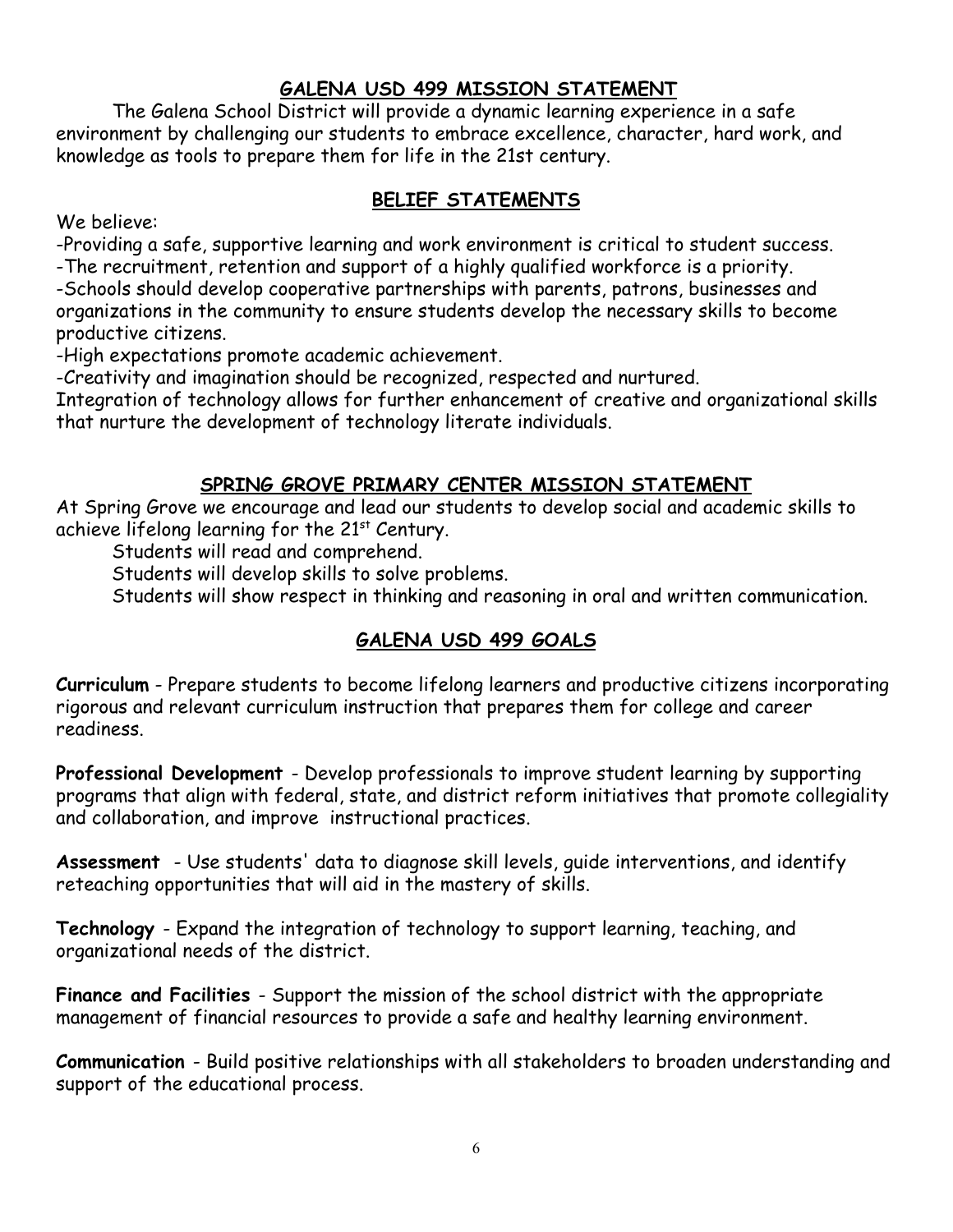**Personnel** - Promote quality education by recruiting, retaining, and supporting highly qualified professionals.

**Student Support Services** - Provide a district wide support system to assist students and stakeholders with a wide range of academic, social, and emotional needs.

#### **ATTENDANCE**

<span id="page-6-0"></span>We are pleased to have your child in the Galena Schools! We have a very talented and dedicated staff who are committed to helping all of our students be successful in every area of their school careers. We believe that the students are developing important skills and habits that will enable them to be successful not only in school, but throughout their entire lives. We know you are also committed to helping your child be successful in school, and attending regularly is the first step.

We are not asking you to send your children to school when they are too ill to be here. However, if it is possible for them to be here on days when they may not be feeling their best, we would like to have them here. Please let your children know they can go to the office if they are not feeling well. The school nurse can check on them and help in any way. We want to do whatever is necessary to make sure they have a good day at school.

The School Counselor will help you and your child comply with the Kansas Compulsory School Attendance Law and ensure that, for the safety of your child, both you and the school will know their whereabouts during the school day.

#### **KANSAS COMPULSORY SCHOOL ATTENDANCE LAW**

- Every parent or person acting as a parent in the state of Kansas, who has control over or charge of any child who has reached the age of seven years and is under the age of 18 years, shall require such child to attend continuously each school year.
- Any child who is under the age of seven years, but who is enrolled in school, is subject to the compulsory attendance requirements.
- Whenever a child is required by law to attend school and is enrolled in school, and the child is inexcusably absent there-from on either three consecutive school days or five or more school days in any semester, the child shall be considered to be not attending school as required by law.
- Each board of education shall designate one or more employees who shall report to the secretary of social and rehabilitation services, or a designee thereof, all cases of children who are less than 13 years of age and are not attending school as required by law, and to the appropriate county or district attorney, or a designee thereof, all cases of children who are 13 or more years of age but less than 18 years of age and are not attending school as required by law.
- A child is inexcusably absent from school if the child is absent there-from all or a significant part of a school day without a valid excuse acceptable to the school employee designated by the board of education to have responsibility for the school attendance of such child.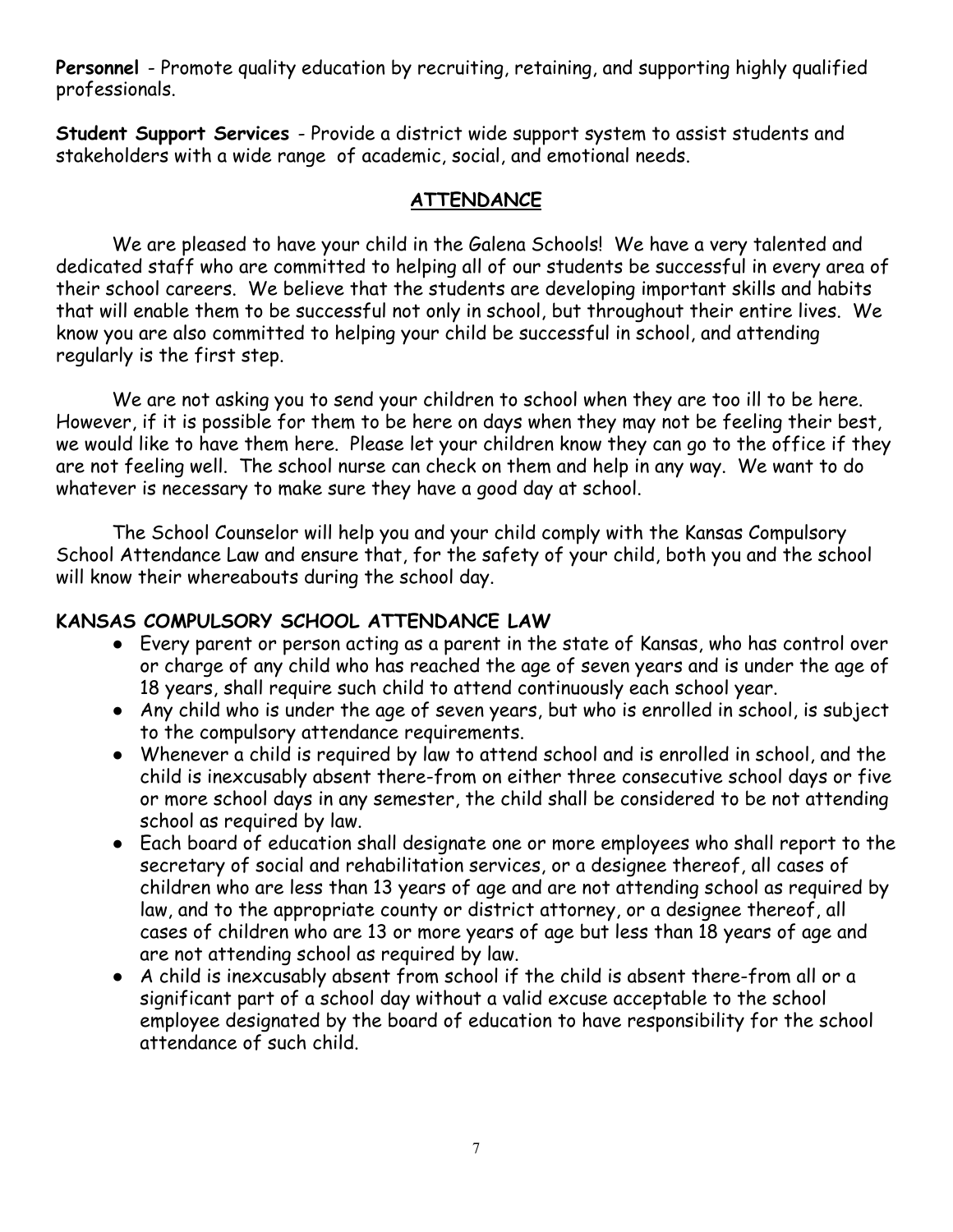#### **EXCESSIVE ABSENCES**

- 1. The Board of Education, administration, and faculty feel that students must share in the responsibility for acquiring their own education. Students must be in attendance in each of their classes at least 90% of the class periods in each semester, and maintain passing grades to be promoted to the next grade level. School sponsored trips, events, and activities will not be counted as absent.
- 2. Examples of excused absences are a personal illness of the student which requires hospitalization or home confinement, doctor appointment, mandatory court appearance, or a death in the family. Examples of unexcused absences are staying home to take care of family members, running errands, shopping, etc.
- 3. If your child is going to a doctor or dentist appointment, or a mandatory court appearance, you need to provide the office with a note signed by the doctor or court officer, stating the date and the beginning and ending times of the appointment or court appearance.
- 4. Students should be in attendance as much as possible before and after pre-arranged appointments, and should check into the office before leaving and upon returning from appointments.
- 5. The school staff will be checking on the attendance of the students daily. On the day the student is absent, a parent or guardian needs to notify the school office by 8:15 a.m. and state the reason for the absence. Parents or guardians may call, come into the office, or send a note with someone else.
- 6. If the office has **not** been notified that a child will be absent that day, for the safety of the child, the school staff will attempt to contact the students home by phone, visit the home, or contact one of the student's listed emergency references from the enrollment form. The school must have a documented reason when a student is absent. If we are unable to contact you, please send a note to the office the next day when the student returns. If a student returns to school without parent documented contact, the absence will be recorded as truant.
- 7. Every child is required to attend school regularly to comply with the state compulsory attendance law. Regular attendance will help him/her be more successful in school. Parents will be notified if absences or tardiness become a problem for their child.
- 8. After five absences the student and parent are required to participate in an attendance hearing with the principal, and teacher to develop intervention strategies to improve the student's attendance.

If the parent does not attend the hearing and/or the student continues to be absent, Social and Rehabilitation Services (SRS) and the County Attorney will be notified. Lack of attendance (falling below 90%) can result in the assignment of mandatory attendance at summer school, and the After School Program by the administration to be considered for promotion to the next grade level.

- 9. Students must never leave the building without first checking out through the office. This does not apply to students leaving on a field trip or other school activities under the supervision of a teacher.
- 10. All class work must be completed to the satisfaction of the teacher when a student has been absent for any reason.
- 11. Please note that attendance awards are not given to students who have accumulated excessive tardiness.
- 12. Parents who have a question about an absence or the policy should contact the school administrators.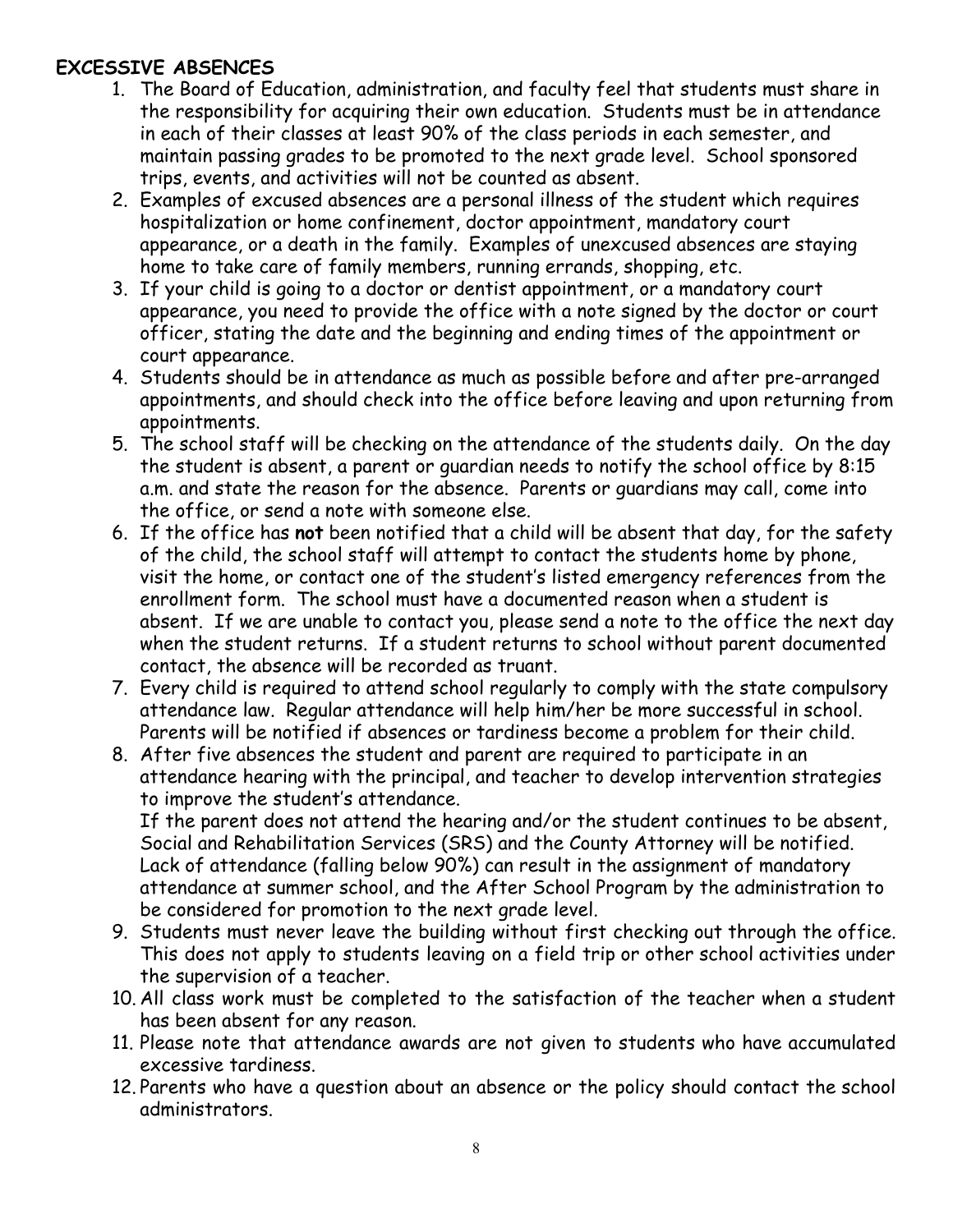#### **TARDINESS**

- 1. If a student is not in the classroom when the tardy bell rings, he/she is tardy.
- 2. Students who arrive at school late need to secure a pass from the office to be admitted to class.

<span id="page-8-0"></span>Excessive tardiness will be reported to the Department of Children and Families and the Cherokee County Attorney.

#### **GENERAL SCHEDULE**

| $7:15$ A.M.       | Doors Open              |
|-------------------|-------------------------|
| 7:20 A.M. to 7:45 | <b>Breakfast Served</b> |
| 7:40 A.M.         | Teachers Arrive         |
| 7:55A.M.          | Opening in the Gym      |
| 8:00A.M.          | Students to Class       |
| 11:00A.M.         | Kindergarten Lunch      |
| $11:25$ A.M.      | 1st Grade Lunch         |
| 11:50 A.M.        | 2nd Grade Lunch         |
| $3:15$ P.M.       | Dismiss for the Day     |

#### **School will be dismissed at 2:30 P.M. every Friday.**

All students are offered breakfast at school. We ask that parents who wish for their students to eat breakfast at school arrive at school no later than 7:30A.M. to have breakfast. Breakfast will not be served after 8:00 a.m.

#### **STUDENT CUSTODY**

<span id="page-8-1"></span>All parents have equal access to their child and their child's school records unless documentation of court action is provided to the principal, which dictates otherwise. Such documentation may be in the form of a restraining order, results of a custody hearing, or other legal documents. Parents are also responsible for keeping the principal informed of all legal changes regarding child custody and visitation issues. The principal can only enforce denial of a parent's access to their child or their child's school records when legal documentation is provided.

#### **VISITORS TO THE SCHOOL**

<span id="page-8-2"></span>Parents are always welcome to visit. Adults or parents visiting must obtain approval and a visitor's pass from the office. Any person who visits a school building in the district during school hours shall first come to the principal's office and state the reason for the visit. Visitors must enter the building through the main entrance. Please push the button on the west wall and someone will be with you shortly. All doors will be locked as a safety measure. Should a parent wish to see a teacher, an appointment must be made. Appointments may be made by calling the office or emailing the teacher.

**People will not be allowed to visit a classroom without approval of the principal.**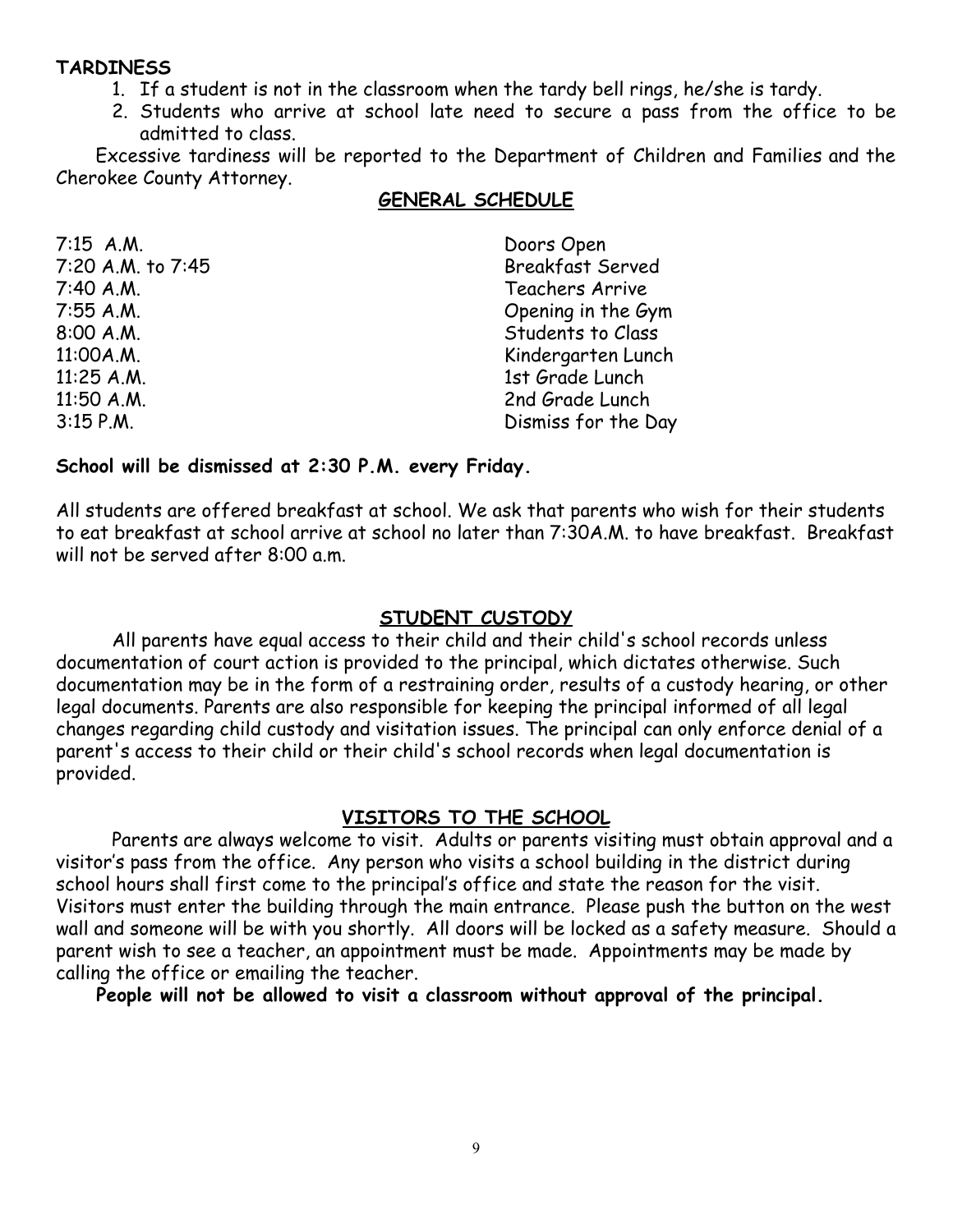#### **STUDENT SUPPLY LIST**

#### **PRESCHOOL**

| 1 small school box                      | 2 boxes of 8 CRAYOLA Cr    |
|-----------------------------------------|----------------------------|
| 4 Elmer's glue sticks                   | 2 box of Kleenex           |
| 1 white 1 inch clear view 3 ring binder | 1 regular sized backpack   |
| 2 containers of Clorox wipes            | 1 bottle of hand sanitizer |
| 1 small water bottle                    |                            |

#### **KINDERGARTEN**

 **box sandwich size Ziploc bags 8 basic color washable markers nap mat (not the extra thick) 1 plastic school box large Elmer's glue sticks (purple) 1 white 1 inch clear view 3 ring binder box 4 count expo dry erase markers 1 container of Clorox wipes small water bottle**

- **small school box 2 boxes of 8 CRAYOLA Crayons**
- 
- 
- **large boxes of Kleenex 4 boxes of 8 regular size Crayola Crayons pair blunt tip scissors 1 box gallon size storage bags big pink erasers 1 pkg. #2 pencils (yellow)**
	-
- **backpack with their name clearly printed on it to carry home handouts and daily work.**

#### **FIRST GRADE**

- **pair blunt tip scissors 4 pkg. #2 pencils (yellow)**
- **boxes of 24 regular size crayons 2 large erasers**
- 
- **glue sticks 3 large boxes of Kleenex solid color pocket folders (red, blue, yellow) 1 bottle of glue**
- **box sandwich Ziploc bags (girls) 1 iPad stylus**
- 
- **small package of clear sheet protectors (boys) 1 white 1 inch clear view 3 ring binder**
- 
- **small water bottle**
- **set of headphones (not earbuds) 1 plastic school box**
- **pkg. Pencil top erasers 1 container Clorox wipes**
- **backpack with their name clearly printed on it to carry home handouts and daily work.**

#### **SECOND GRADE**

| 8 Elmer's glue sticks                 | 2 pkg. #2 pencils (yellow only please)  |
|---------------------------------------|-----------------------------------------|
| 1 pair scissors                       | 2 spiral notebooks, 70 page             |
| 2 boxes of 24 crayons                 | 1 container Clorox wipes (boys)         |
| 1 ruler with inches and centimeters   | 1 box Ziploc gallon bags (girls)        |
| 2 boxes of Kleenex                    | 2 boxes of markers                      |
| 1 pkg. Black Dry Erase markers        | 1 container Clorox wipes                |
| 1 pkg. Cap erasers                    | 1 white 1 inch clear view 3 ring binder |
| 1 plastic shoe box container with lid | 1 small water bottle                    |

**\*Classroom teachers may make additions to this list during the first week of school.**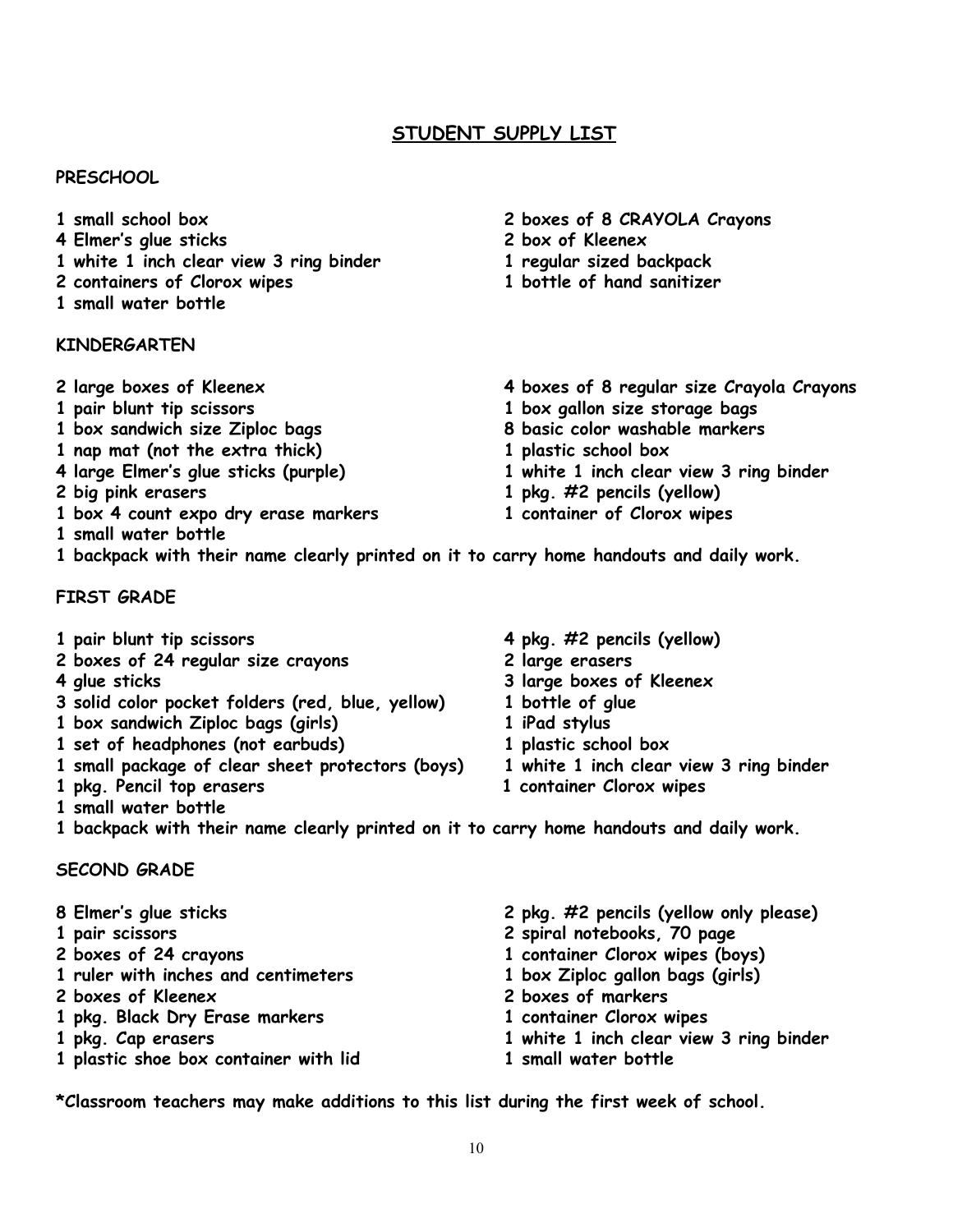#### **DISCIPLINE PLAN**

#### KINDERGARTEN, FIRST, AND SECOND GRADES

<span id="page-10-0"></span>The building plan, written for application outside of individual classrooms, includes the student behavior necessary for maintaining a good learning atmosphere. The school rules are as follows:

- 1. Students will respect the rights and property of others, including our school building and playground equipment.
- 2. Students will walk quietly and properly at all times no running indoors, to the library, to the bus, etc.
- 3. Students will keep hands, feet, and objects to themselves no fighting or rough play.
- 4. Students will speak softly no yelling, swearing, or teasing.
- 5. Food, including candy, is allowed in the lunchroom only when approved by the teacher. **SEVERE CLAUSE**

If a student endangers the safety and/or property of another person or engages in openly defiant behavior, he/she will be removed immediately from the situation and disciplined by the principal or designee in charge according to the nature of the incident.

Each classroom teacher will have a classroom discipline plan. It will be similar in format and content to the building plan.

#### **SPRING GROVE PRIMARY CENTER**

#### SCHOOL WIDE DISCIPLINE PLAN

#### Minor Offenses

| <b>Behaviors and Actions</b>                                                                                                                                                                                                       | Outcomes                                                                                                                                                                                                          |
|------------------------------------------------------------------------------------------------------------------------------------------------------------------------------------------------------------------------------------|-------------------------------------------------------------------------------------------------------------------------------------------------------------------------------------------------------------------|
| - Defacing of School Property<br>* could include but not limited to writing on walls or desks,<br>physical damage, writing on or minor damage to technology<br>etc.<br>* may result in parent/guardian paying<br>replacement costs | 1st Offense<br>Written or Verbal Parent Notification<br>Conference with Student<br>Written apology<br>Consequence assigned<br>Ø up to 2 walking recesses<br>$\varnothing$ up to 2 lunch detentions<br>2nd Offense |
| - Defiance of Authority / Disrespect<br>* Minor degree                                                                                                                                                                             | Written or Verbal Parent Notification<br>Conference with Student<br>Written apology<br>Consequence assigned<br>$\varnothing$ up to 2 lunch detentions<br>Ø up to 1 day of ISS<br>3rd Offense                      |
| - Disruptive or Disorderly Conduct<br>*Interfering with the ability of others to learn                                                                                                                                             | Verbal Parent Notification<br>Parent/Principal Conference<br>Consequence assigned<br>$\varnothing$ up to 3 days of ISS<br>Begin SIT Process(when justified)                                                       |
| 11                                                                                                                                                                                                                                 | 4th Offense<br>Verbal Parent Notification<br>Parent/Principal Conference                                                                                                                                          |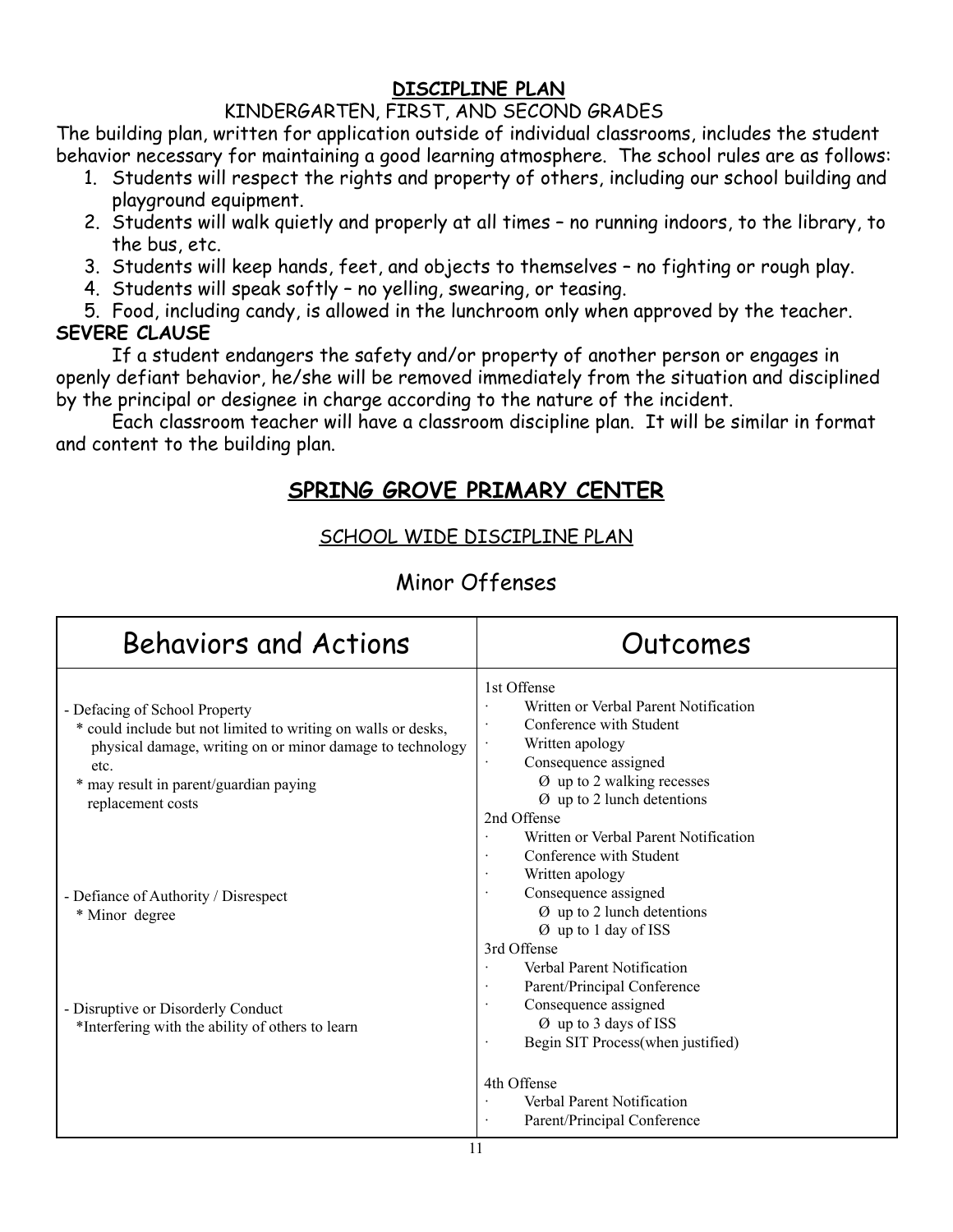| - Failure to Complete Work                                                                                             | Consequence assigned<br>$\overline{\phantom{a}}$<br>$\varnothing$ up to 3 days of ISS<br>$\varnothing$ up to 3 days of OSS<br>Begin/continue SIT Process                                                                  |
|------------------------------------------------------------------------------------------------------------------------|---------------------------------------------------------------------------------------------------------------------------------------------------------------------------------------------------------------------------|
| - Inappropriate behavior toward other students<br>*pushing or shoving, teasing, derogatory remarks, minor<br>incidents | <b>Subsequent Violations</b><br>Verbal Parent Notification<br>Consequence Assigned<br>Ø up to 3 days of ISS or OSS<br>***If significant progress has been made since last offense,<br>revert back to 2nd Offense outcomes |
| -Other inappropriate behaviors not listed above<br>*not all things can be listed                                       |                                                                                                                                                                                                                           |

### Major Offenses

| <b>Behaviors and Actions</b>                                                                                                                              | Outcomes                                                                                                                                                                                  |
|-----------------------------------------------------------------------------------------------------------------------------------------------------------|-------------------------------------------------------------------------------------------------------------------------------------------------------------------------------------------|
| - Defacing of School Property / Vandalism<br>*may result in parents/guardians paying for replacement costs                                                | 1st Offense<br>Verbal Parent Notification<br>Written apology when appropriate<br>Parent/Principal conference if needed<br>Consequence assigned                                            |
| - Defiance of Authority / Disrespect<br>*Major Degree                                                                                                     | $\varnothing$ up to 3 days of ISS<br>2nd Offense<br>Verbal Parent Notification                                                                                                            |
| - Endangering Self or Others<br>*could include but not limited to running away, skipping<br>school etc.                                                   | Written apology when appropriate<br>Parent/Principal conference<br>Consequence assigned<br>$\varnothing$ up to 3 days of ISS<br>Ø up to 3 days of OSS<br>Begin SIT process when warranted |
| - Fighting                                                                                                                                                | 3rd Offense<br>Verbal Parent Notification                                                                                                                                                 |
| - Inappropriate behavior toward other students<br>*Major Degree, could include but not limited to sexual<br>harassment, bullying, verbal aggression, etc. | Consequence assigned<br>Ø up to 5 days of OSS<br>Begin/continue SIT process                                                                                                               |
| - Theft                                                                                                                                                   | 4th Offense<br>Verbal Parent Notification<br>Consequence assigned                                                                                                                         |
| - Other inappropriate behaviors not listed above<br>that are major in nature                                                                              | Ø up to 10 days of OSS                                                                                                                                                                    |
| *not all things can be listed                                                                                                                             | <b>Subsequent Violations</b><br>Verbal Parent Notification<br>Consequence assigned<br>$\varnothing$ up to 10 days of OSS<br>$\emptyset$ possible long term suspension                     |
|                                                                                                                                                           | ***If significant progress has been made since last offense, may<br>revert back to 3rd Offense outcomes                                                                                   |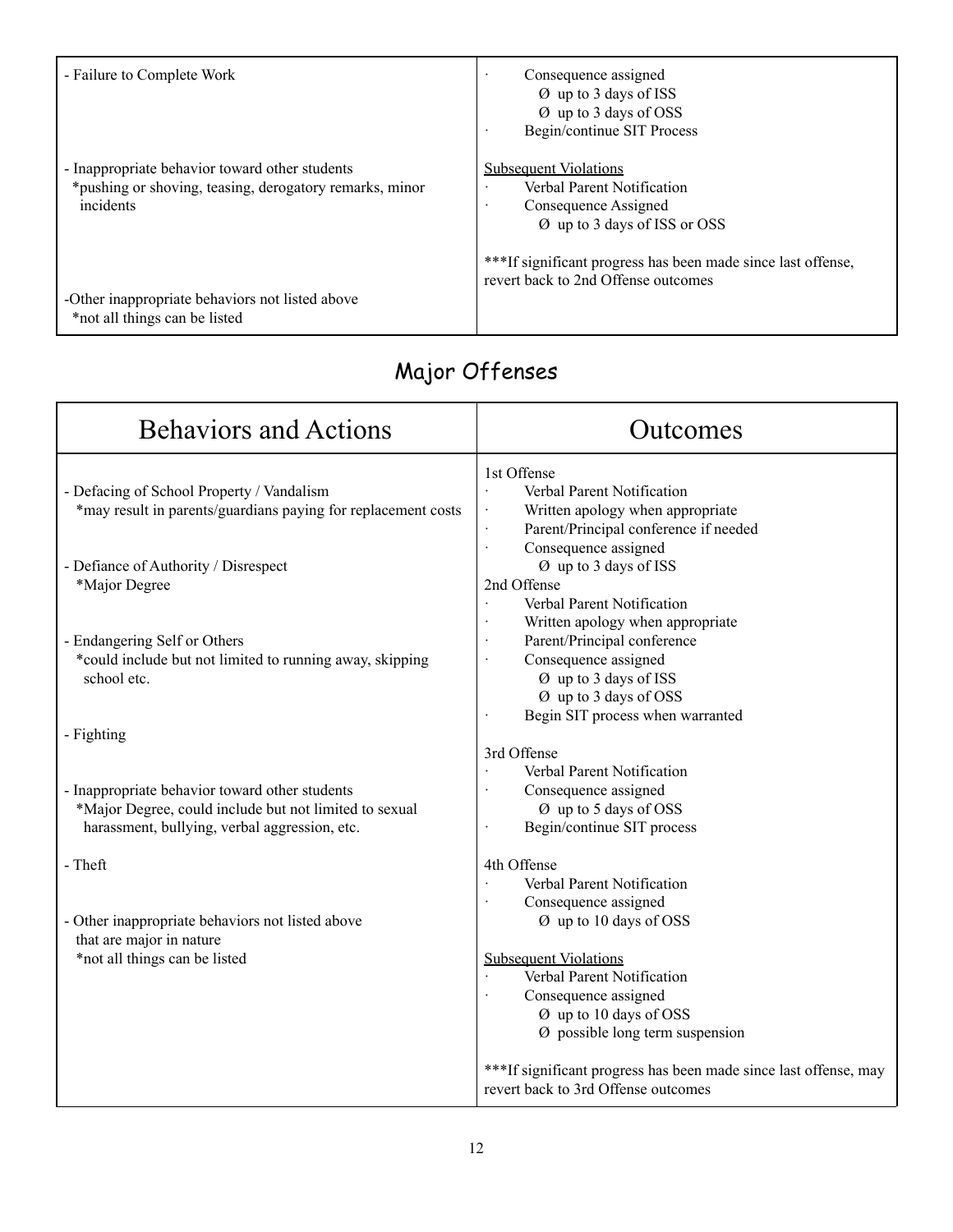| - Illegal drugs                                    | All Offenses<br>Verbal Parent Notification       |
|----------------------------------------------------|--------------------------------------------------|
| *could include but not limited to possession, use, | Contact Law Enforcement and/or other appropriate |
| under the influence, drug paraphernalia            | agencies                                         |
|                                                    | Consequence assigned                             |
| - Weapon Possession                                | $\varnothing$ 3-10 days of OSS                   |
|                                                    | $\Omega$ possible long term suspension           |
|                                                    |                                                  |

*\*\*\*The administration reserves the right to deviate from this policy according to the severity or details of the situation.\*\*\**

#### Bus Behavior Plan

Riding the bus is a privilege that should be treated as such. Appropriate behavior toward the bus driver, monitor, other students, and the bus itself is expected. Failure to act responsibly could result in the loss of riding privileges. This policy is in effect for students riding the bus to and from school, field trips, or any extra-curricular activities.

| Inappropriate Bus Behavior                                                                                                                                | Outcomes                                                                                                                                                                                     |
|-----------------------------------------------------------------------------------------------------------------------------------------------------------|----------------------------------------------------------------------------------------------------------------------------------------------------------------------------------------------|
| - Defacing of School Property<br>*may result in parent/guardian paying<br>replacement costs                                                               | 1st Offense<br>Written or Verbal Parent Notification<br>Conference with Student<br>Written apology<br>Consequence assigned                                                                   |
| - Defiance of Authority / Disrespect<br>*must follow rules of bus driver / monitor<br>*seats may be assigned                                              | $\varnothing$ up to 2 walking recesses<br>$\varnothing$ up to 2 lunch detentions<br>2nd Offense<br>Verbal Parent Notification<br>Conference with Student<br>Written apology                  |
| - Inappropriate behavior toward others<br>*pushing or shoving, teasing, derogatory remarks                                                                | Consequence assigned<br>$\varnothing$ up to 3 days loss of riding privileges<br>3rd Offense<br>Verbal Parent Notification                                                                    |
| - Other inappropriate behaviors not listed above<br>*not all things can be listed                                                                         | Parent/Principal Conference<br>Consequence assigned<br>$\varnothing$ up to 5 days loss of riding privileges<br>4th Offense                                                                   |
| - Major offenses<br>*will be dealt with according to the school wide<br>discipline policy with the additional consequence of loss of<br>riding privileges | Verbal Parent Notification<br>Consequence assigned<br>$\varnothing$ up to 5 days loss of riding privileges<br>$\emptyset$ possible loss of riding privileges for remainder of<br>school year |

*\*\*\*The administration reserves the right to deviate from this policy according to the severity or details of the situation.\*\*\**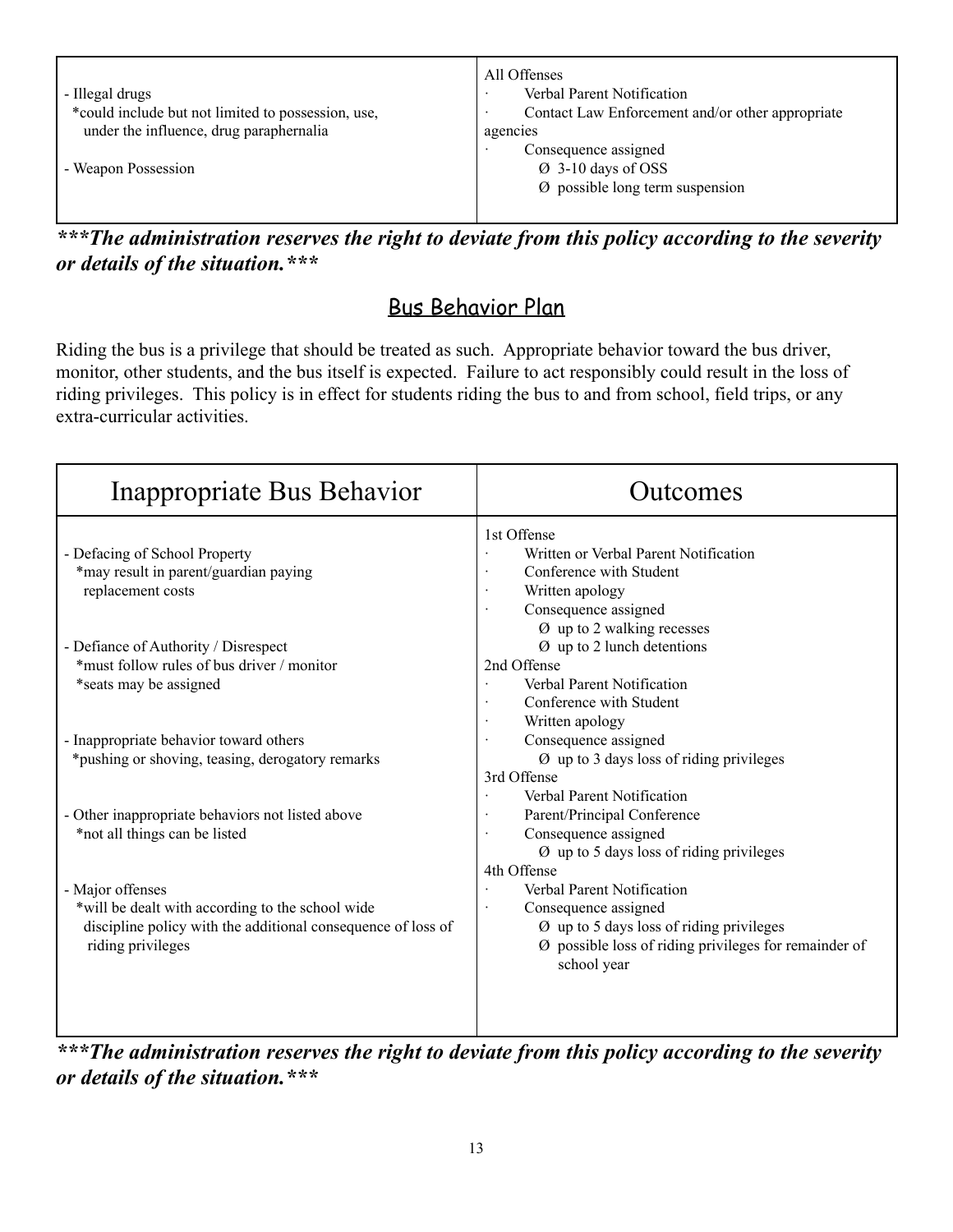#### **BULLYING**

<span id="page-13-0"></span>The board of education prohibits bullying in any form, including electronic means, on school property, in a school vehicle or at a school-sponsored activity or event. The administration shall propose, and the board shall review and approve a plan to address bullying on school property, in a school vehicle or at a school-sponsored activity or event.

The plan shall include provisions for the training and education of staff members and students and shall include appropriate community involvement as approved by the board. Students who have bullied others in violation of this policy may be subject to disciplinary action, up to and including suspension and expulsion. If appropriate, students who violate the bullying prohibition shall be reported to local law enforcement.

Approved: KASB Recommendation – 06/07; 6/08

Approved: Galena USD #499 – October 13, 2008

The complete Board Policy on Bullying will be handed out at enrollment.

#### **REPORTING TO LAW ENFORCEMENT**

Whenever a student engages in conduct which constitutes the commission of any misdemeanor or felony, at school, on school property, or at a school supervised activity and/or has been found:

- in possession of a weapon,
- in possession of controlled substance or illegal drug; or
- to have engaged in behavior at school which has resulted in , or was substantially likely to have resulted in, serious bodily injury to others, the {principal/superintendent} shall report such acts to the appropriate law enforcement agency if any of the behaviors noted above occur.

Approved: KASB Recommendation – 6/99; 6/01; 4/07; 6/07; 9/07; 6/08 Approved: Galena USD #499 – September 8, 2008

#### **STUDENT DROP OFF AND PICK UP/ARRIVAL AND DISMISSAL**

<span id="page-13-1"></span>Our main priority is to partner with parents in an effort to keep all of our students safe. In an effort to do so we have created a system for morning drop off and afternoon pick up. We ask that you support our procedures so that we are able to continue ensuring student safety.

#### **MORNING DROP OFF/ARRIVAL**

Supervision of students starts at 7:15. We ask that students being dropped off not be allowed out of the car until reaching the crosswalk where the crossing guard is located. Students who arrive before breakfast service starts should come inside and sit on the steps in the hallway. After breakfast service begins all students should report to the gymnasium when they arrive. We ask that students not go to their classroom as teachers are preparing to start their day and may not be in their classroom to offer supervision.

#### **AFTERNOON PICK-UP/DISMISSAL**

Because we have so many places for children to go after school (bus riders, parent pick up, walkers, The Learning Zone, After School Tutoring) we have established dismissal procedures to ensure we are able to get all of our students to the place they need to be safely and efficiently. We need to be informed with a note or by phone from a parent or guardian if there are changes to their method of dismissal.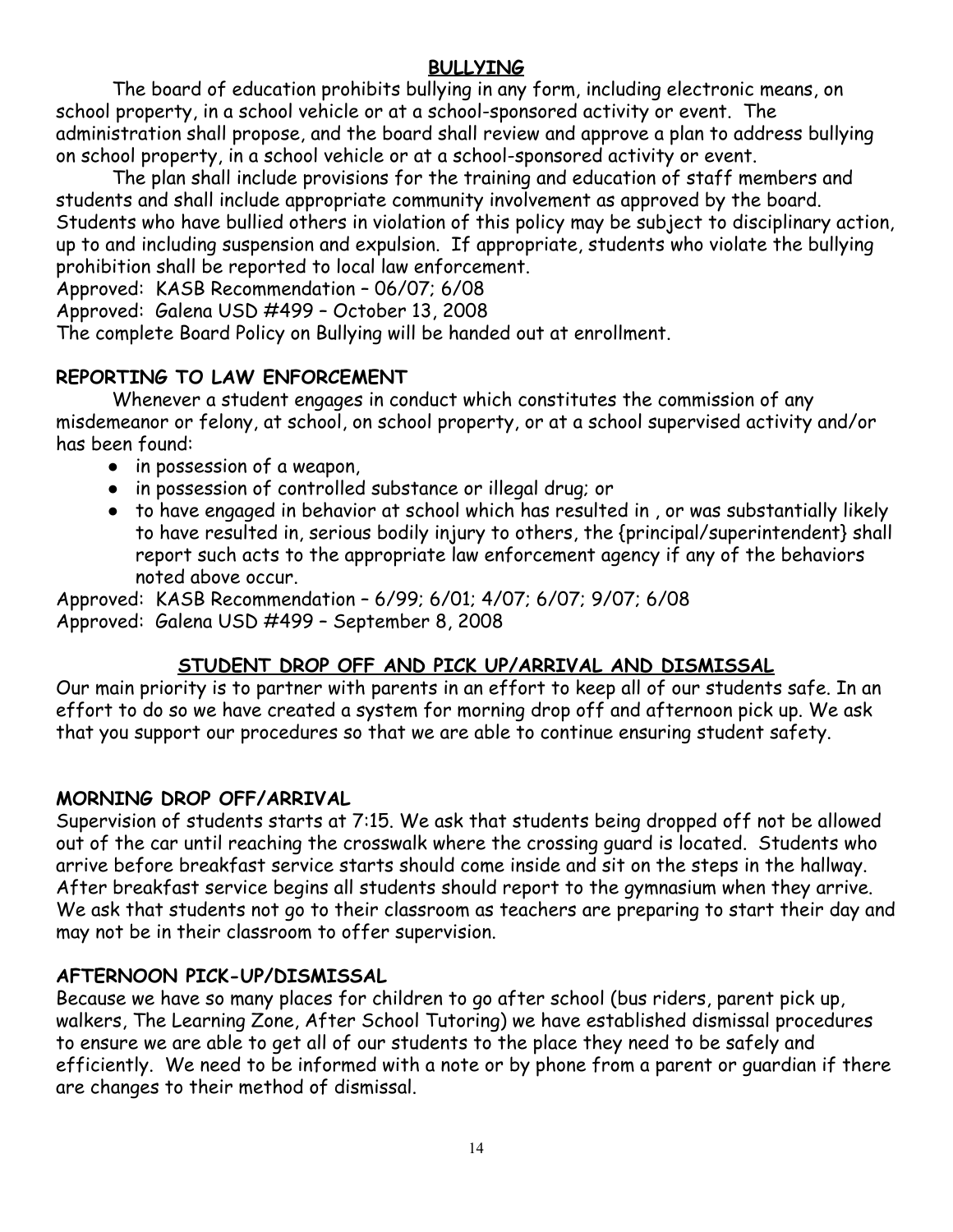We ask those who are picking up students from school remain in their car so that we are able to escort each child out to their ride. We have established this procedure not only because parking is very limited but also, to ensure that we are dismissing children to an adult who has the authority to pick them up.

If you choose to park and walk up to the school we will consider these children walkers and dismiss them out the east door of the school. These students may be picked up from the east side of the school. We will ask parents/guardians who come into the school to retrieve students to wait for them outside at these doors.

We appreciate your understanding and cooperation in following our procedures to not only keep your child safe and secure but to keep all of our students safe.

#### **FIRE DRILL PROCEDURE**

<span id="page-14-0"></span>The fire alarm will be a consistent blast of the alarm. Teachers will see that all windows and doors are closed as they exit.

#### **EXIT PROCEDURES**

Students will line up quickly and quietly so that they can hear instructions from teachers and staff. Staff will follow the emergency plan and exit the building using the safest route. All Exit routes and alternate exit routes are posted in classrooms.

#### **TORNADO PROCEDURES**

<span id="page-14-1"></span>The tornado alarm will be sounded over the intercom system. All students will proceed to the storm shelters at the west end of the building.

#### **INTRUDER ON CAMPUS**

Teachers will follow the guidelines learned in A.L.I.C.E training. Alert, Lockdown, Inform, Counter and Evacuate.

#### **SCHOOL PARTIES**

<span id="page-14-2"></span>Parties are held at school for Halloween, Christmas, and Valentine's Day. Birthday treats brought to school by parents must be approved by the classroom teacher or principal and are restricted to commercially prepared products.

The principal must approve other parties that students or teachers plan. These will be held to a minimum.

No money will be collected from students for such activities without the principal's approval.

#### **KINDERGARTEN SNACKS**

<span id="page-14-3"></span>We ask that Kindergarten snacks be limited to cracker type snacks. Sweet snacks and drinks will be limited to birthday celebrations.

#### **BREAKFAST & LUNCH PRICES**

<span id="page-14-4"></span>**Meal charges will be limited to \$20.00. When charges reach \$20.00, the student will need to bring a lunch from home or he/she will be served a peanut butter sandwich**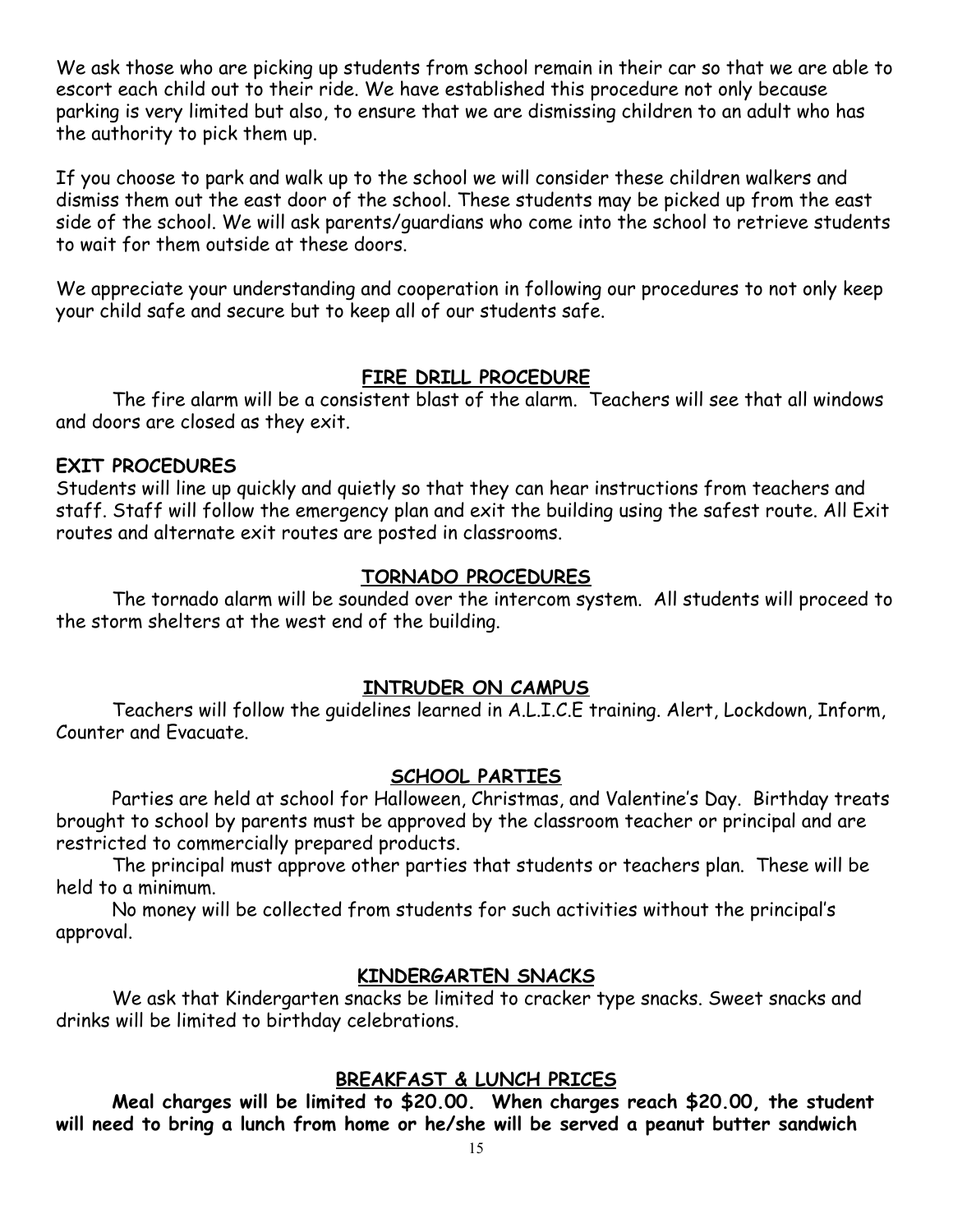**and a carton of milk.** If the child does not bring lunch, a parent will be called to bring them lunch. You may also prepay for meals or pay for meals daily.

Breakfast prices are as follows: Student breakfast: Free Adult breakfast: \$2.50 Reduced breakfast: Free Lunch prices are as follows: Elementary student lunch: Free Adult lunch: \$4.35 Reduced lunch: Free

**\*Please alert the school if your child has food allergies or is in need of a special diet. There is a "meal replacement" form that is required.**

Students bringing lunch boxes should have their names clearly printed on their lunch boxes. Meal prices are subject to change.

In the operation of child feeding programs, no child will be discriminated against because of race, sex, color, national origin, age or handicap. If you believe you have been discriminated against, write immediately to the Secretary of Agriculture, Washington, D.C. 20250.

#### **PARENT/TEACHER CONFERENCES**

<span id="page-15-0"></span>Parent-Teacher Conferences can be scheduled as needed to supplement the report card of each pupil. A conference time can be scheduled by calling the Spring Grove office (783-2555 or 783-2787) or by sending a note to school. The school compact will be signed by Student/Teacher/Parent/Principal.

#### **PERSONAL PROPERTY**

<span id="page-15-1"></span>All personal belongings should be labeled with the students' name. During the second week of school, all articles not labeled at home will be labeled at school.

Bicycles ridden to school are the student's responsibility. Bicycles are not to be ridden on the playground. Skate shoes are not allowed at school.

#### **PETS**

<span id="page-15-2"></span>To assure the safety of all students, pets brought to school, as part of class study must be approved by the principal.

#### **SCHOOL WORK**

<span id="page-15-3"></span>Students will have assignments of various types daily. Any work not completed during the school day will be homework. Homework is to be completed at home by the student and returned the next day. All work must be completed to the teacher's satisfaction.

#### **EDUCATION INTERVENTIONS**

#### <span id="page-15-4"></span>**SCREENING**

Screening is the first step in the identification of exceptional children. Screening procedures consider all children in a given population in order to locate those who may be in need of special education services. Because all children participate in screening activities, prior written parental consent is not required.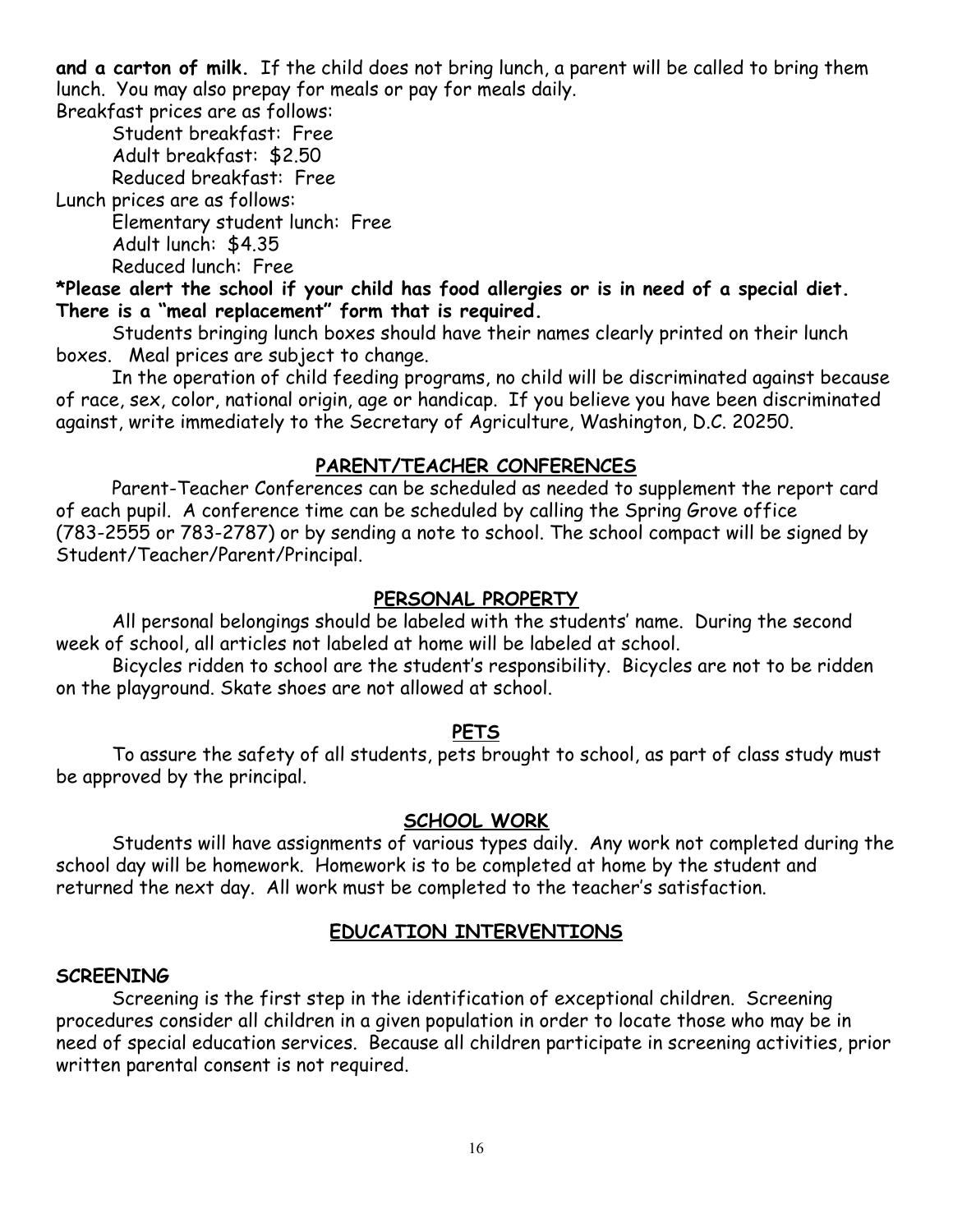The Galena Unified School District #499 has in place a set of systematic procedures to screen all school-aged children for learning assets or deficits which may require special education services. These screening procedures shall include the following:

\* Mandatory hearing and vision screening – Vision every two years, hearing every three years;

\* An age appropriate developmental instrument or screening procedure designed to identify those children with possible delays. Such instruments/procedures may include:

- teacher and parent referrals or self referral by students,
- behavior checklist,
- group achievement tests,
- adaptive behavior observations,
- teacher/parent observations,
- or other techniques developed locally by multidisciplinary efforts.

#### **GENERAL EDUCATION INTERVENTION**

To ensure a quality educational experience is provided for all students, Galena Unified Schools provides a research based core instruction delivered by certified staff. Progress in the curriculum is monitored throughout the year using multiple assessment tools such as Progress Monitoring, DIBELS, MAP, STAR and Curriculum Based Measurements.

If a student is not making progress in the curriculum based upon the above screening assessments, a student may be referred to the General Education Intervention team, known as the Student Improvement Team (SIT). General education intervention is a process used by regular education to facilitate improvement for students whose needs may not be adequately met in the general education curriculum without individualized accommodations or instruction. The goal of the general education intervention process is to improve student success in the regular education classroom with the least restrictive environment.

General education intervention is a problem solving process which looks at the student's instruction, curriculum, environment, and individual skills to develop a student improvement plan of strategies targeted at the areas of concern. The SIT team may refer a student for a special education comprehensive evaluation if progress monitoring data indicates multiple research-based interventions have not been successful and the SIT team suspects a disability.

The SIT team may be composed of the following individuals: parent(s)/legal guardian(s) of the child, regular education teacher, Title teacher(s), school counselor, school psychologist, principal, and special education staff. Students may be referred to the SIT team by the student's regular education teacher or any other school staff members. Parents may also refer their child to the SIT team by contacting the SIT coordinator, Dana Dubry, or by completing a referral form located in the school office.

#### **FAMILY EDUCATIONAL RIGHTS AND PRIVACY ACT (FERPA) OF 1974**

<span id="page-16-0"></span>The Family Education Rights and Privacy Act (FERPA) affords parents and students over 18 years of age ("eligible students") certain rights with respect to the student's education records. They are:

(1) The right to inspect and review the student's education records within 45 days of the day the district receives a request for access.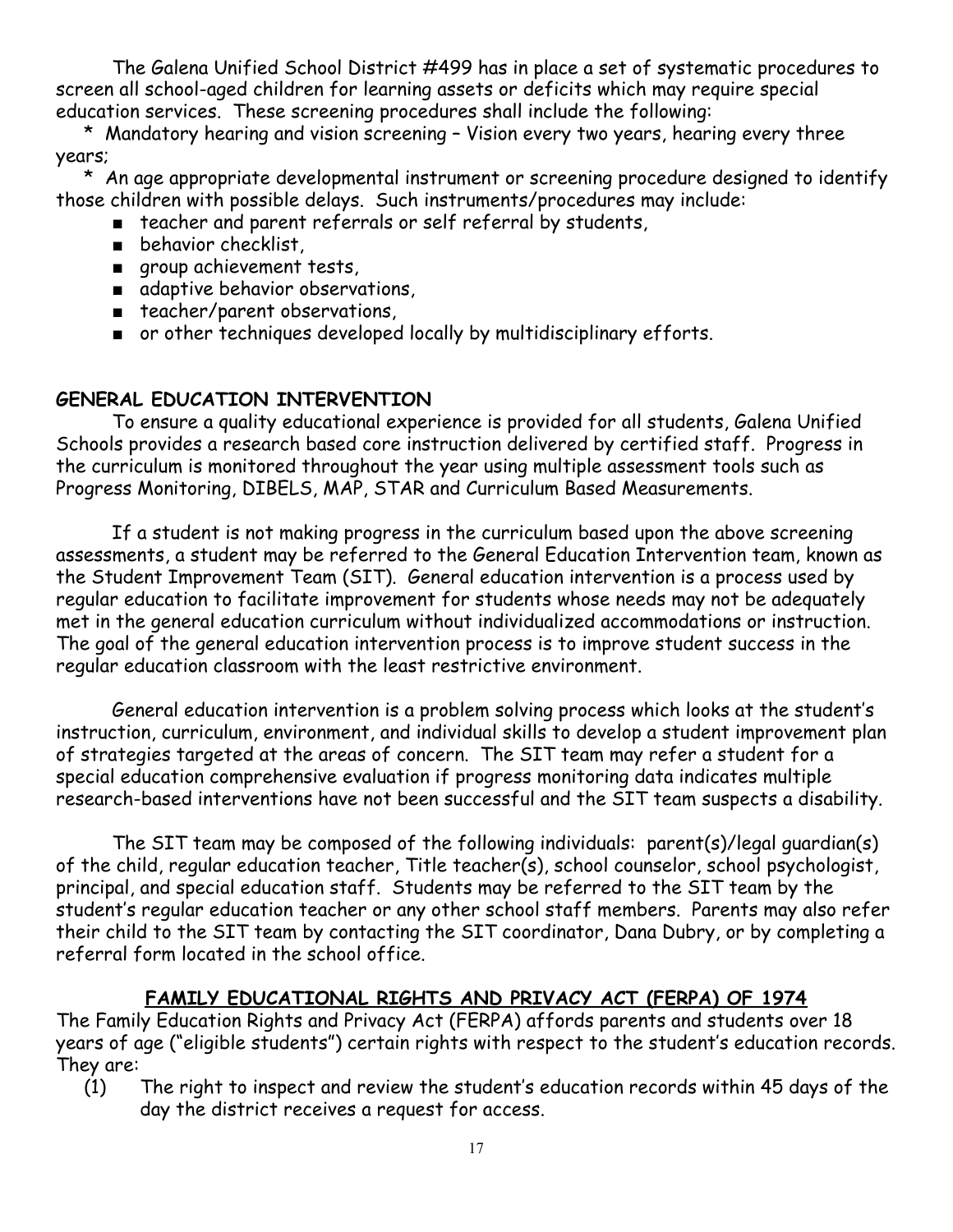- Parents or eligible students should submit to the school principal (or appropriate school official) a written request that identifies the record(s) they wish to inspect. The principal will make arrangements for access and notify the parent or eligible student of the time and place where the records may be inspected.
	- (2) The right to request the amendment of the student's education records that the parent or eligible student believes are inaccurate or misleading.
- Parents or eligible students may ask the school district to amend a record that they believe is inaccurate or misleading. They should write the school principal, clearly identify the part of the record they want changed, and specify why it is inaccurate or misleading. If the district decides not to amend the record as requested by the parent or eligible student, the district will notify the parent or eligible student of the decision and advise them of their right to a hearing regarding the request for amendment. Additional information regarding the hearing procedures will be provided to the parent or eligible student when notified of the right to a hearing.
- (3) The right to consent to disclosures of personally identifiable information
- contained in the student's education records, except to the extent that FERPA authorizes disclosure without consent. One exception which permits disclosure without consent is disclosure to school officials with legitimate educational interests. A school official is a person employed by the district as an administrator, supervisor, instructor, or support staff member including health or medical staff and law enforcement unit personnel; a person serving on the school board; a person or company with whom the district has contracted to perform a special task (such as an attorney, auditor, medical consultant, or therapist); or a parent or student serving on an official committee, such as a disciplinary or grievance committee, or assisting another school official in performing his or her tasks. A school official has a legitimate educational interest if the official needs to review an education record in order to fulfill his or her professional responsibility. (Optional) Upon request, the district discloses education records without consent to officials of another school district in which a student seeks or intends to enroll. (Note: FERPA requires a school district to make reasonable attempts to notify the student of the records request unless it states in its annual notification that it intends to forward records on request.)
	- (4) The right to file a complaint with the US Department of Education concerning alleged failures by the district to comply with the requirements of FERPA. The name and address of the office that administers FERPA is:

**Family Policy Compliance Office US Department of Education 600 Independence Avenue** SW Washington, DC 20202-4605

#### **SPEECH SERVICES**

<span id="page-17-0"></span>The speech pathologist works with individuals and small groups to assist the development of clear and correct speech patterns. Students are removed from the classroom for 20-30 minutes as indicated on the IEP.

#### **DRESS CODE**

Cleanliness and good taste should be the guide in regard to clothing and hairstyles. Appropriate dress for all students should be attire that is in keeping with the season, current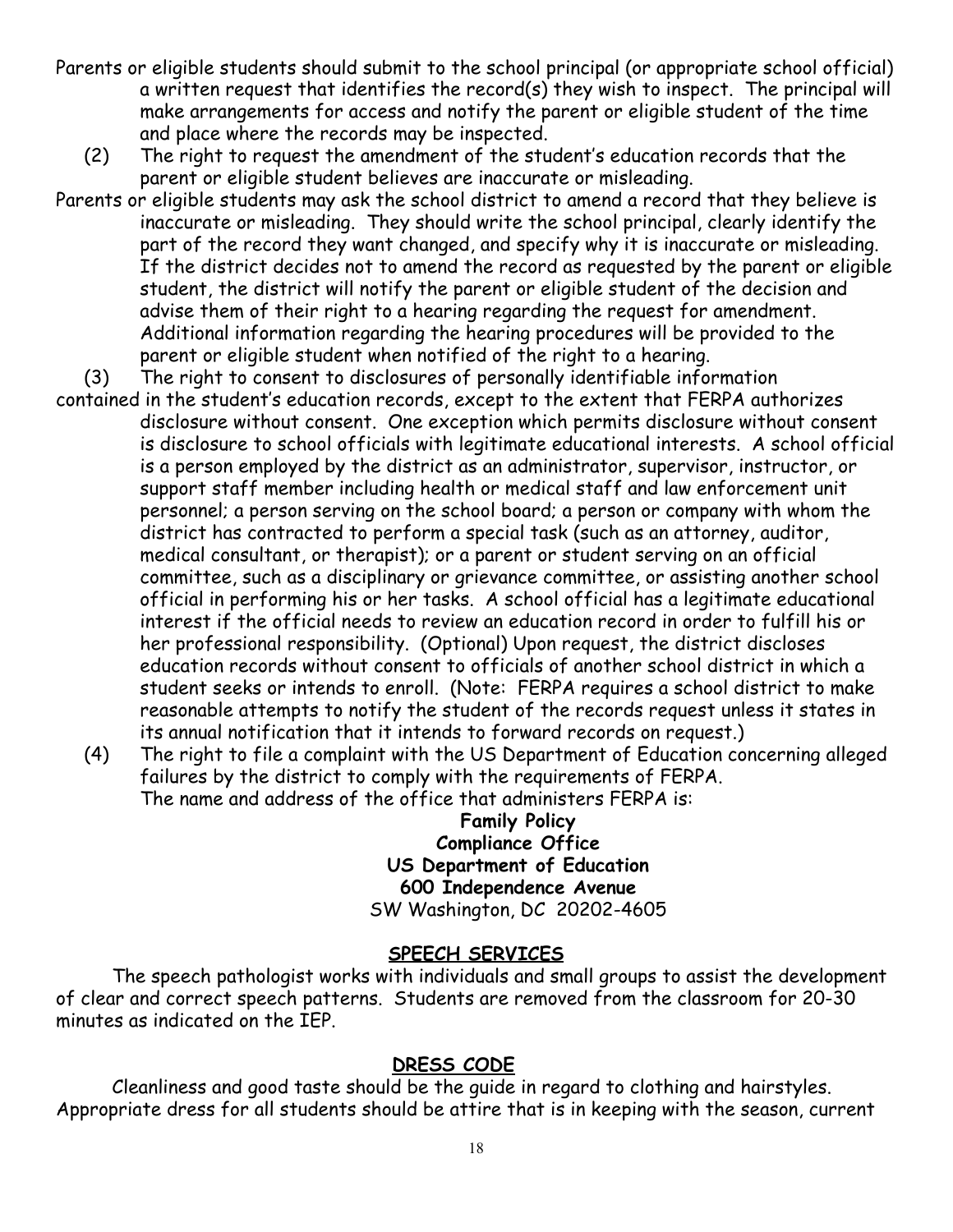style, and weather conditions. Clothing that detracts, or calls special attention to any individual, is not appropriate for school. Clothing shall be worn in the manner for which it was originally designed. No sandals on field trips please.

#### **RESPECT FOR PROPERTY**

<span id="page-18-0"></span>Students are expected to care for school property. Parents will be held liable for damages.

#### **TRANSFERS AND WITHDRAWALS**

<span id="page-18-1"></span>Families changing residence should contact the secretary (783-2555, 783-2787, or 783-4499 ext. 2100). All records will be mailed to the receiving school upon request from the receiving school. Records will not be mailed until all school property has been returned.

#### **TELEPHONE USE & MESSAGES**

<span id="page-18-2"></span>The office phone is for student use only in emergency situations. All messages from parents, except emergencies, will be delivered at 2:55 p.m. Therefore, please call the office prior to 2:40 p.m. so that these messages can be delivered promptly.

#### **DISTRICT E-MAIL USE**

<span id="page-18-3"></span>Students shall have no expectation of privacy when using district e-mail or computer systems. E-mail messages shall be used only for approved educational purposes. Students must use appropriate language in all messages. Students are expected to use the system following guidelines approved by teachers or the administration.

Any email or computer application or information in district computers or computer systems is subject to monitoring by the staff and/or administration. The school retains the right to duplicate any information created by students in a computer system or on any individual computer. Students who violate these rules, or any other classroom rules relating to computer use are subject to disciplinary action up to and including suspension from school.

#### **Student Policy - 1:1 iPad Access**

We are very fortunate to be able to have an iPad for each student so that we have 1:1 access. This will allow students to login to Canvas, Seesaw, and other programs and remain logged in which will save time and be much more student and teacher friendly. Also, 1:1 access, opens up an array of possibilities to incorporate technology and the use of Canvas daily at all grade levels. Along with this comes the responsibility and protocol that we need to follow which is outlined below.

#### Protocol

1. Each student will be assigned an iPad that he or she will use daily. The student should use the same iPad each day.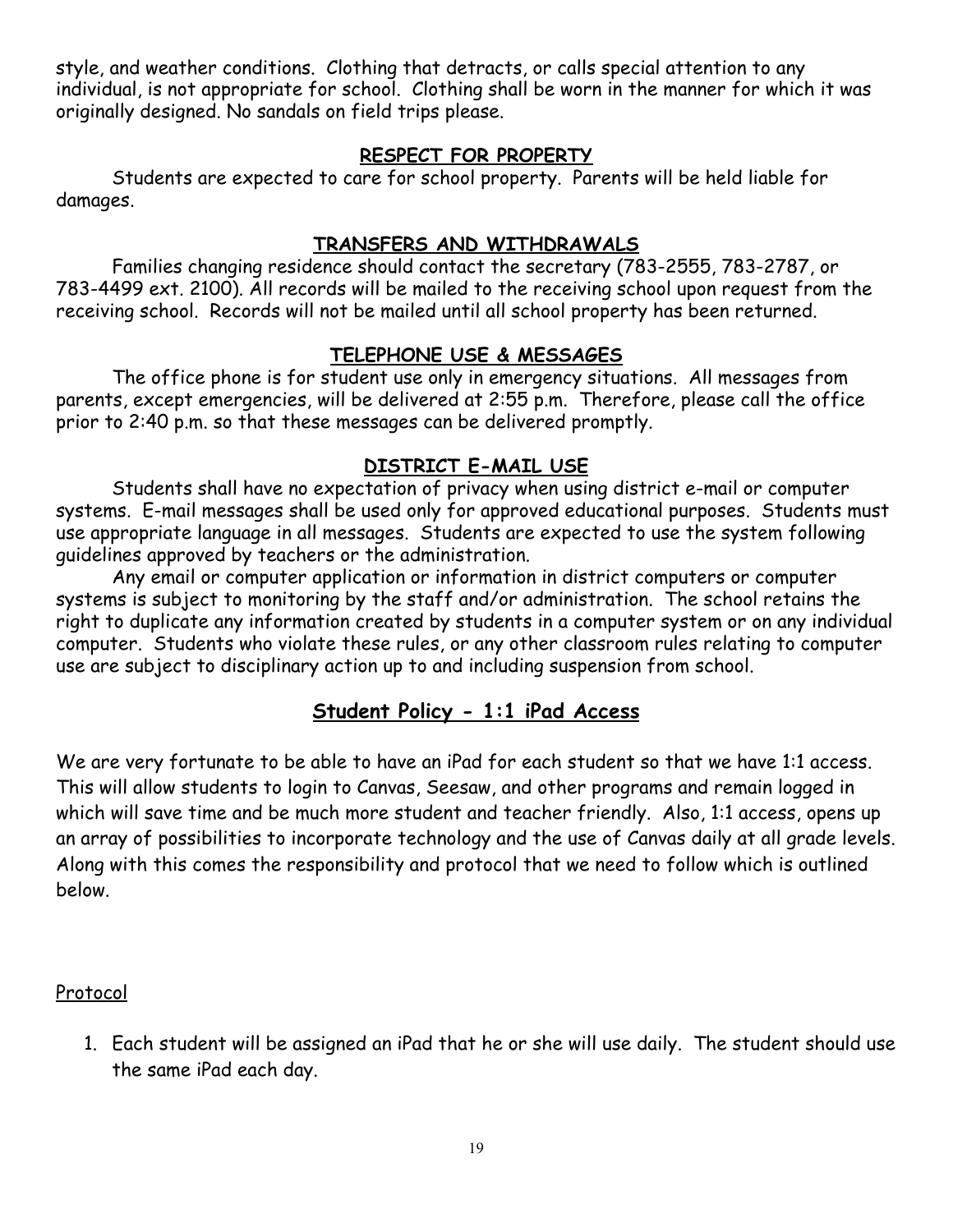- 2. iPads are not to be taken home unless they are checked out through the office for use at home for remote learning, during quarantine, or for another principal approved situation.
- 3. If students need to use iPads for classes other than in their homeroom, they will take their iPad with them.
- 4. iPads will be housed in homeroom classrooms. Each homeroom will have an iPad cart that the devices will be stored in each night. This cart can be locked and will also be used as the charging station for the devices.
- 5. Students are expected to be responsible while using or transporting iPads. If students fail to do this, they may lose iPad privileges for a designated amount of time.
- 6. Cost for damages from intentional actions to the iPad(s) will be the responsibility of the parent/guardian of the student.
- 7. Students are also expected to use the iPads for activities taking place in class. Students who choose not to follow this rule will be subject to consequences according to the discipline policy in the student handbook. This could include being off task or accessing material inappropriate for school.
- 8. Cases that are provided will need to remain on the iPads at all times.
- 9. Students will not be able to download apps or any other material to the device. This will be managed by USD 499.

#### **GALENA UNIFIED SCHOOL DISTRICT 499 STUDENT GRADE K-8 ELECTRONIC ACCESS PERMISSION FORM**

#### **\*\*A COPY OF THIS FORM WILL BE PROVIDED AT ENROLLMENT\*\***

The Galena Unified School District 499 Board of Education is pleased to offer students and patrons of the District access to the District's computer network for electronic mail and web access. To gain access to e-mail and the Internet, all students under the age of 18 must obtain parental permission and must sign and return this form to the building's office. Access to e-mail and the Internet will enable students to explore thousands of libraries, databases, and bulletin boards while exchanging messages with Internet users throughout the world. Families should be warned that some material accessible via the Internet may contain items that are illegal, defamatory, inaccurate or potentially offensive to some people. While our intent is to make Internet access available to further educational goals and objectives, students may find ways to access other materials as well. All internet access in the District is filtered in accordance with state and federal guidelines and we believe that the benefits to students from access to the Internet, in the form of information resources and opportunities for collaboration, exceed any disadvantages. Ultimately, parents and guardians of minors are responsible for setting and conveying the standards their children should follow when using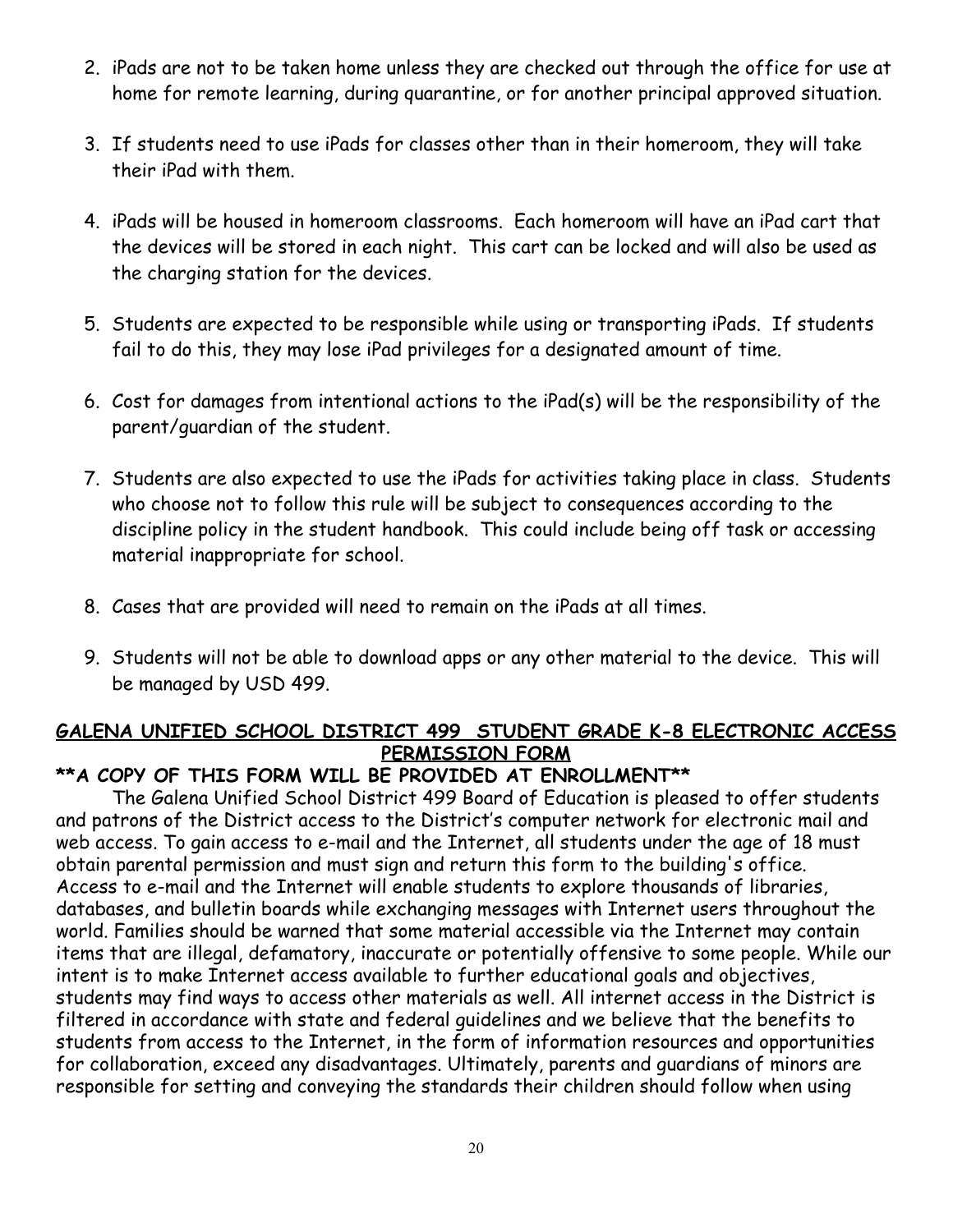media and information sources. To that end, the Galena Unified School District 499 supports and respects each family's right to decide whether or not to apply for access for their child. **Internet and E-Mail Rules**

Students are responsible for appropriate online behavior just as they are responsible for appropriate behavior in the classroom or hallways. Communications online are often public in nature. General school rules for behavior and communications apply.

The network is provided for students to conduct research and communicate with others. Access to the network services is given to students who agree to act in a considerate and responsible manner. Parent permission is required. Access is a privilege - not a right. Access entails responsibility.

It is presumed that users will comply with district standards and will honor the agreements they have signed. Beyond the clarification of such standards, the district is not responsible for restricting, monitoring, or controlling the communications of individuals utilizing the network.

Users should not expect that files stored on district servers will always be private. Within reason, freedom of speech and access to information will be honored. During school, teachers will guide students toward appropriate material. The following are not permitted: Sending or displaying offensive messages or pictures

Using obscene language

Harassing, bullying, insulting or attacking others

Vandalism or sabotage of computers, computer systems or computer networks

Violating copyright laws

Using another's password

Trespassing in another's folders, work or files

Intentionally wasting limited resources

Employing the network for commercial purposes.

Violations may result in the loss of access as well as other disciplinary or legal action.

As a user of the Galena Unified School District 499 technology resources, I hereby agree to comply with the above stated rules - communicating over the network in a reliable fashion while honoring all relevant laws and restrictions.

Student Signature

As the parent or legal guardian of the minor student signing above. I grant permission for my son or daughter to access the networked computer services such as electronic mail and the Internet. I understand that individuals and families may be held liable for violations. I understand that some material on the Internet may be objectionable, but I accept responsibility for guidance of Internet use - setting and conveying standards for my son or daughter to follow when selecting, sharing, or exploring information and media.  $P_{\text{anont}}$   $S_{\text{inpartum}}$ 

| Parent Signature |                |
|------------------|----------------|
| Name of Student  |                |
|                  | $\blacksquare$ |

<span id="page-20-0"></span>*Adopted by the Galena Unified School District 499 Board of Education 4/8/13*

#### **TEXTBOOKS/LIBRARY BOOKS**

The proper care of books is the responsibility of each student. Any books that are damaged or lost are the responsibility of the student, and he/she will be assessed for the loss or damage. This must be paid before any other books are issued. Parents will be notified of any lost or damaged books, and the cost to have the books replaced.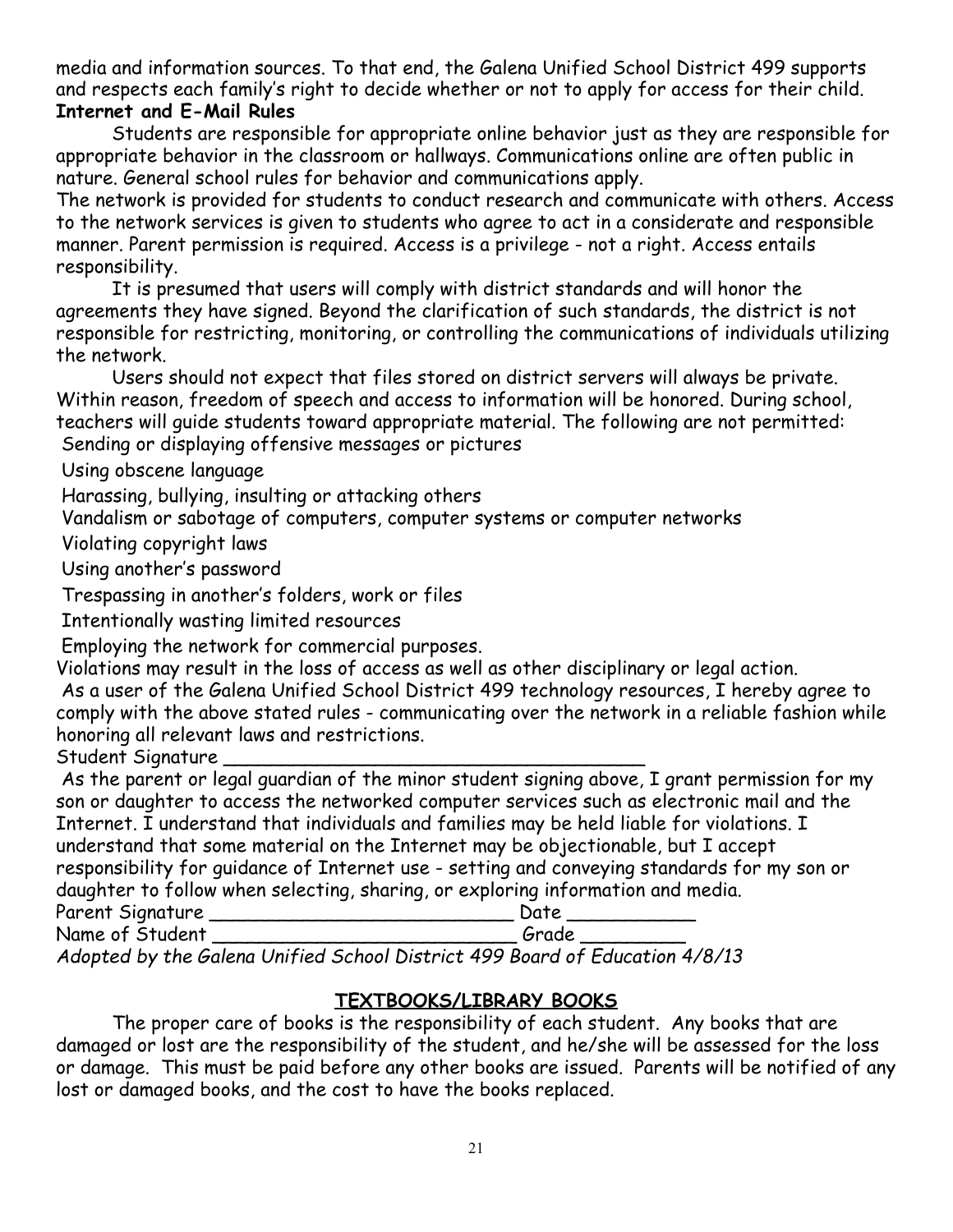#### TEXTBOOK RENTAL & CARE

Book rental fees for elementary students, grades K-12, are \$25.00.

Students will be responsible for the care of their books. Parents will be obligated to pay for any lost or damaged books.

#### LIBRARY

Children are encouraged to use the Spring Grove Library to promote reading skills and to further their interests and understanding. Students have a weekly library period for checking out books and learning library skills. There is no fee for library use, but books that are lost or excessively damaged will be charged to the borrower. The usual charge for a lost or ruined book is set by the librarian. The principal will send a letter to the parents notifying them of the amount due for a lost or damaged book.

#### **SCHOOL CLOSING/ INCLEMENT WEATHER**

<span id="page-21-0"></span>Should the superintendent decide that school needs to be closed due to inclement weather or other unforeseen circumstances calls will be made on the SchoolMessenger automated phone system. Local radio and TV stations will be notified and a message will be posted on the district Facebook page.

#### **EMERGENCY DISMISSAL PROCEDURES**

<span id="page-21-1"></span>In the event of an emergency that interferes with normal school affairs, school will be dismissed only upon action of the superintendent of schools or his designated representative. The superintendent of schools shall formulate plans and procedures to instruct all students and their parents of the rules and regulations pertaining to emergency dismissal.

Emergency procedures will be formulated by the superintendent of schools and administrative staff covering situations where the local building administrator or staff has been isolated or incapacitated by any group during an emergency situation. Such plans are to be held in strict confidence by each staff member having a direct responsibility in the implementation of the plan.

#### **WEATHER**

School will not be dismissed because of storms that arise during the school day as long as it is feasible for students and teachers to remain at school safely. Parents are urged not to send their children to school when storm conditions exist or road conditions are such as to create a definite hazard.

#### **BOMB THREAT**

In the event of a bomb threat or similar emergency, the principal will immediately vacate the school and conduct the students to a place of safety. The principal will call the police station, the county sheriff's office or the Kansas Highway Patrol of the threat and request a thorough inspection of the building and grounds. School may be resumed if no threat is found to the safety of the students and there is sufficient time remaining in the school day to warrant continuation of classes.

#### **EMERGENCY PROCEDURE AND STUDENT RELEASE FORMS**

<span id="page-21-2"></span>Emergency procedure (enrollment) forms must be completed at pre-enrollment or during the first week of school. These forms identify what is to be done for a child in the case of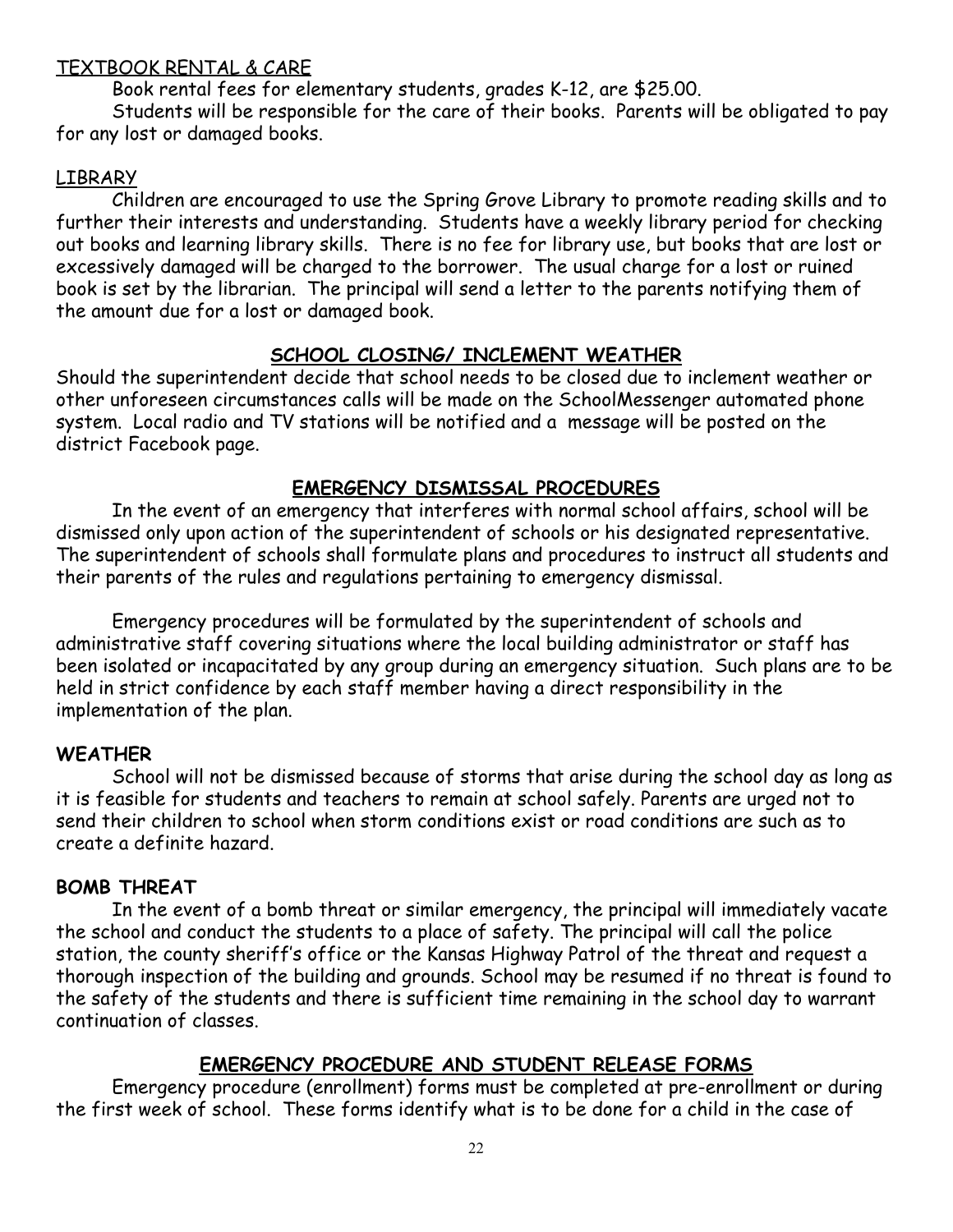injury or illness, provide emergency numbers, and notify the school of any special physical challenges.

A list of persons (Student Release form) allowed to pick students up from school must also be signed by the parent/guardian and filed in the office. Without this list, we will release the child to no one but the parent/guardian. Please update this list as it becomes necessary.

#### **HEAD LICE**

<span id="page-22-0"></span>Parents or guardians of students who have head lice, nits or live bugs, will be notified so that treatment can take place at home. Students may be excluded from attending school if live bugs or nits are found. Students should not return to school until they are free of both live bugs and nits. Upon return to school, students may be checked by a trained school employee.

#### **IMMUNIZATIONS**

<span id="page-22-1"></span>All students are to have immunization records on file. The records must be complete. If not, students may be excluded from school as regulated and established by the State of Kansas.

#### **KINDERGARTEN HEALTH ASSESSMENT**

<span id="page-22-2"></span>All Kindergarten students entering USD #499 need to have a completed Health Assessment form on file in the office. Health Assessment Forms are available in the Spring Grove Office.

#### **ILLNESSES**

<span id="page-22-3"></span>If a child becomes ill at school, arrangements will be made to have the students picked up from school. Please advise the school on who you would like us to contact in these situations. Students who have a temperature should not return to school until they have been fever free for 24 hours without the use of fever reducing medications. (policy is under review and is subject to change)

#### **COMMUNICABLE DISEASES**

<span id="page-22-4"></span>Any student noted by a physician or the school nurse as having a communicable disease may be required to withdraw from school for the duration of the illness in order to give maximum health protection to other students and employees. The student will be readmitted to regular classes upon termination of the illness, as authorized by the student's physician or as authorized by a health assessment team.

In the event that a student is absent from regular classes for more than three consecutive days or the principal has been notified that a student has a communicable disease, the principal shall determine whether a release shall be obtained from the student's physician before the student reenters school.

#### **STUDENTS EXCUSED FROM ACTIVITIES**

<span id="page-22-5"></span>Students will be excused from recess and physical education and/or other activities only when a note is received from the parents or a doctor. If it becomes necessary for a student to be excused for more than two days, a doctor's note is required. The note must state the reason for being excused and the date the activity may resume.

#### **MEDICATION**

<span id="page-22-6"></span>State law declares it illegal for school personnel to administer medications and treatment that have not been prescribed by a medical person authorized to prescribe medication. This law also prohibits diagnosis by school personnel.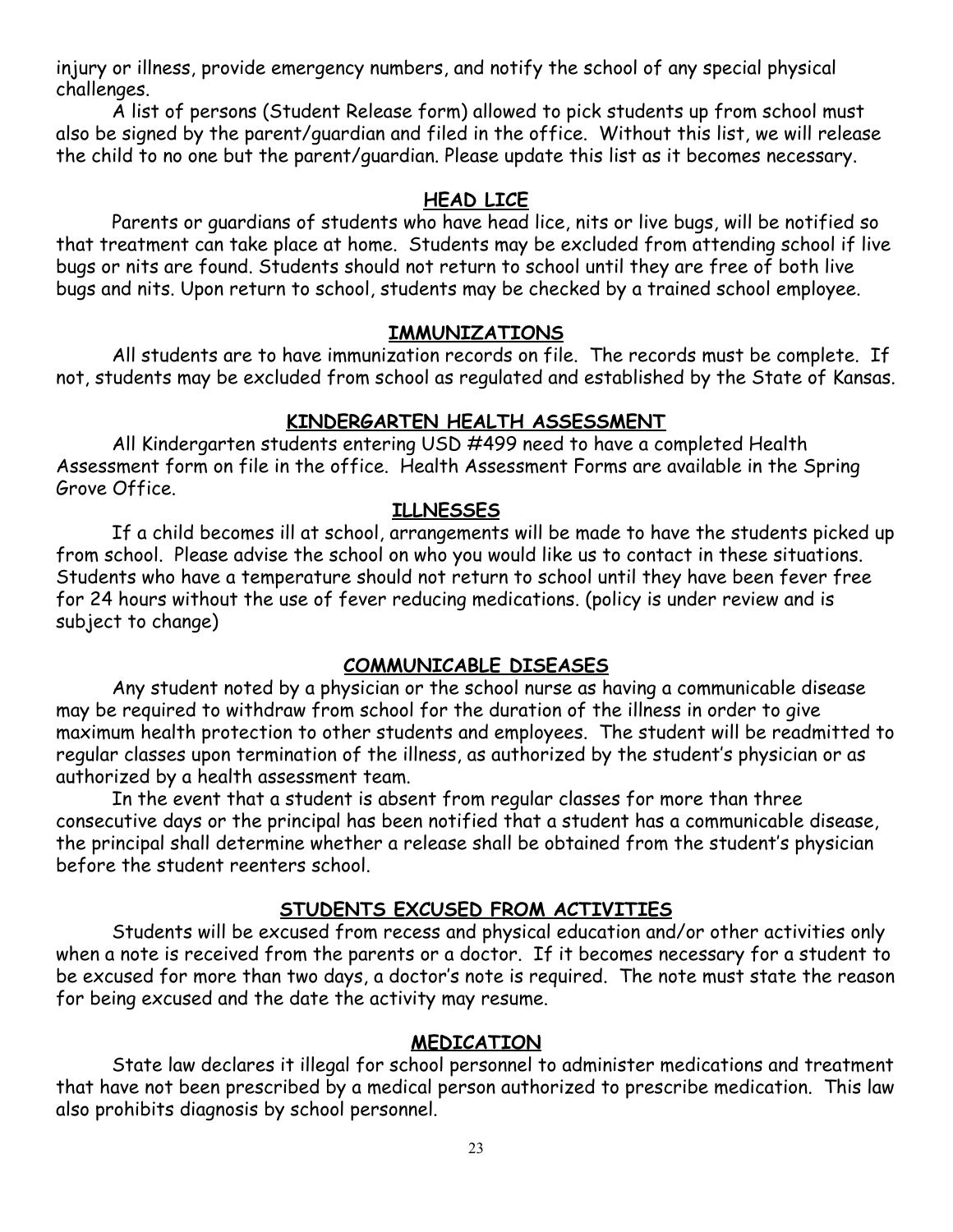**The school does not provide aspirin.** When medication is necessary for a student to remain in school, the school may cooperate with parents in the supervision of medication. This requires the medical person authorized to prescribe medication to send a written order to the building administrator who may supervise the administration of the medication or treatment.

In addition, parents must submit a written order to the building administrator requesting the school's cooperation in such supervision. This document releases the school district and personnel from liability.

#### **DRUG EDUCATION**

<span id="page-23-0"></span>Students shall be made aware of the legal, social, and health consequences of drug and alcohol use. Students shall be instructed on effective techniques for resisting peer pressure to use illicit drugs.

The Board has adopted a comprehensive drug and alcohol abuse and prevention program as part of the district's curriculum. The curriculum is age-appropriate and developmentally based to reach students at all ages and levels of education within the district.

#### **DRUG FREE SCHOOLS POLICY**

<span id="page-23-1"></span>The Drug Free Schools and Communities Act prohibits unlawful possession, use, or distribution of illicit drugs and alcohol by students on school premises or as a part of any school activity.

#### **PLAYGROUND RULES**

- <span id="page-23-2"></span>1. No jumping out of the swings while they are moving or swinging side to side.
- 2. Students will not throw or bounce the ball against the side of the school building.
- 3. Students are not to play chase, swords, attack, or any other game that causes contact with each other unless supervised by a teacher. There should also be no rough play.
- 4. No pushing or fighting on the playground equipment.
- 5. Students are not to pick up rocks or wood chips.

#### **BUS RULES AND REGULATIONS**

<span id="page-23-3"></span>The Board of Education of Galena Unified School District #499 has adopted the following regulations pertaining to bus transportation and student behavior:

#### **INSTRUCTIONS TO STUDENTS AND DRIVERS**

- 1. The driver is in charge of all passengers and students for loading, unloading, and riding the bus. It is the driver's ultimate responsibility to ensure safe transportation of all passengers. Sponsors should sit throughout the bus to maintain a safe environment for our students.
- 2. Outside of ordinary conversation, students will observe the same conduct as in the classroom.
- 3. Do not eat or drink on the bus.
- 4. Do not be destructive.
- 5. Any weapon as defined by State and or Federal law may not be transported in any school vehicle. Exception: those in use by a law enforcement officer in performance of official duties.
- 6. The bus driver is authorized to assign a seat to each student and each student will be provided a seat. The driver may change assigned seats at his/her discretion.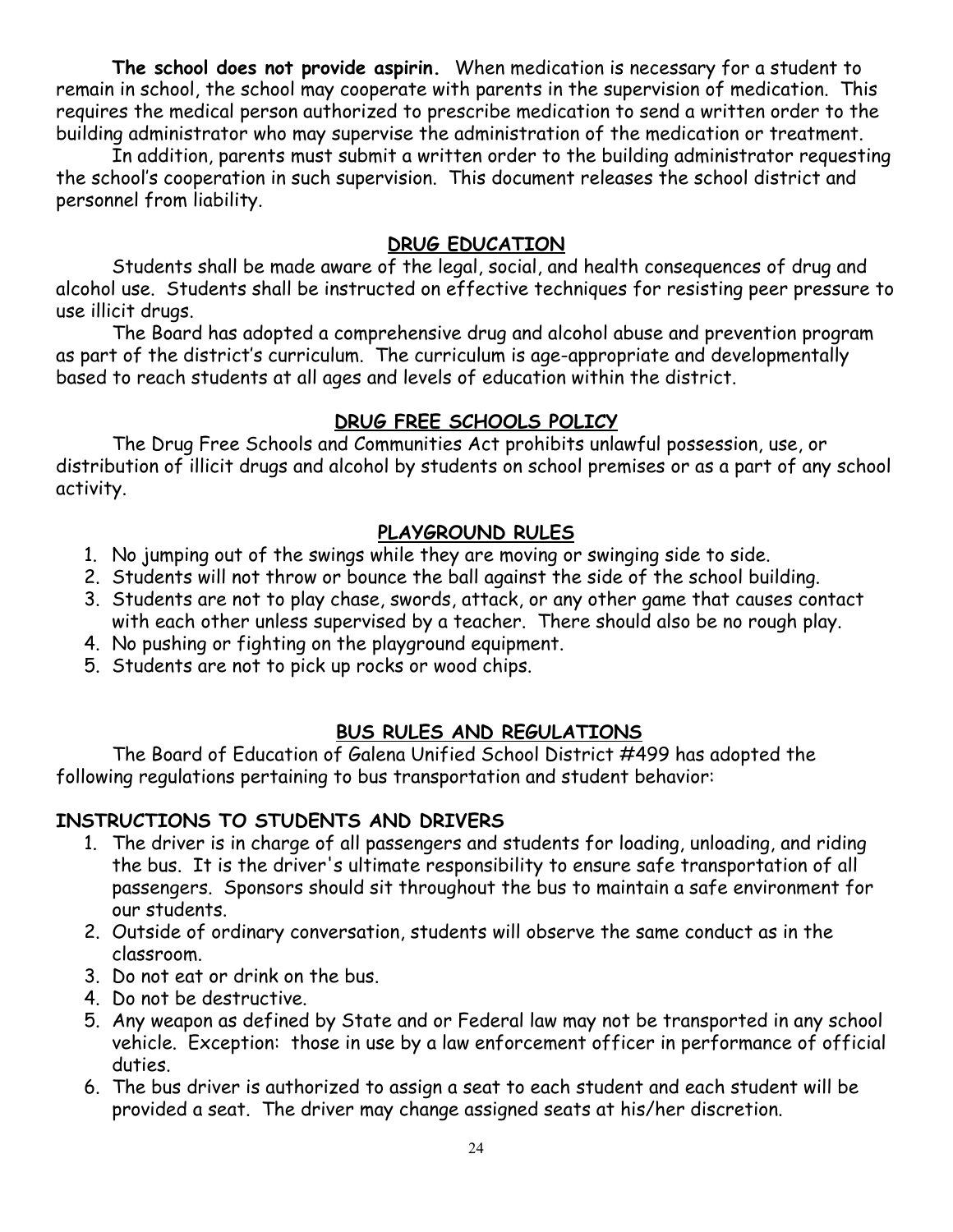- 7. Keep head, hands, and feet inside the vehicle and keep your hands to yourself.
- 8. Students must stay seated and facing forward at all times while the bus is in motion.
- 9. Aisles and emergency exits are to be free of any and all obstructions at all times.
- 10. All passengers should cooperate with the bus driver.
- 11. Keep the bus clean. Do not throw waste paper or other trash on the floor of the bus.
- 12. If you do not ride the route bus for 7 consecutive days (sickness does not apply but the school must be notified) your name will be taken off the bus list. You will have to call your school office to reinstate your name back on the list.
- 13. All sharp objects such as ink pens and pencils must be stored in a safe place.
- 14. Be courteous to your fellow passengers, the use of profane language is strictly prohibited.
- 15. No alcohol, tobacco products, or illegal drugs will be transported in any school vehicle.
- 16. Always load the bus from back to front and unload from front to back. Teachers, paras, and coaches should be the last ones off the bus to check for left behind items (coats, phones, equipment, etc).
- 17. Do not be a bully.
- 18. Only students with signed registration forms are eligible to ride route busses.
- 19. Students can only be dropped off and picked up at the address on the registration form.
- 20. Seat belts must be worn at all times in suburbans, and school cars by both passengers and drivers.
- 21. Rear seats must stay empty unless needed by student count (check with the driver).
- 22. New riders and address changes on or before 10:00 am will be eligible to ride the next school day route. After 10:00 am add a day for eligibility. Example: Monday before 10 am will be eligible to ride on Tuesday, Monday after 10 am will be eligible to ride on Wednesday.
- 23. When leaving the bus, students must observe the directions of the driver. Students crossing the road must do so in front of the bus after making certain the roadway is clear.
- 24. Any damage to the bus is to be reported at once to the driver.

**PENALTY:** For violating these rules, students will be reported to the school principal who can deny the student the privilege of riding the bus or prescribe other disciplinary measures.

Parents are advised that bus transportation is limited to students residing on regular bus routes. Priority for seating will be given to students residing the longest distance from the attendance center. Therefore, in cold weather it may become necessary for parents residing in some parts of the city limits to make other provisions for transportation. In other words, the buses may transport only the number of students that can be properly seated. See office personnel for guidelines on eligibility to ride buses.

#### **AFTER SCHOOL PROGRAM**

<span id="page-24-0"></span>The students that need to attend the After School Program will be notified when that becomes necessary.

#### **SUMMER PROGRAM**

<span id="page-24-1"></span>Information pertaining to the Summer Program will be disseminated towards the end of the school year. The program is designed to help meet the needs of students and families.